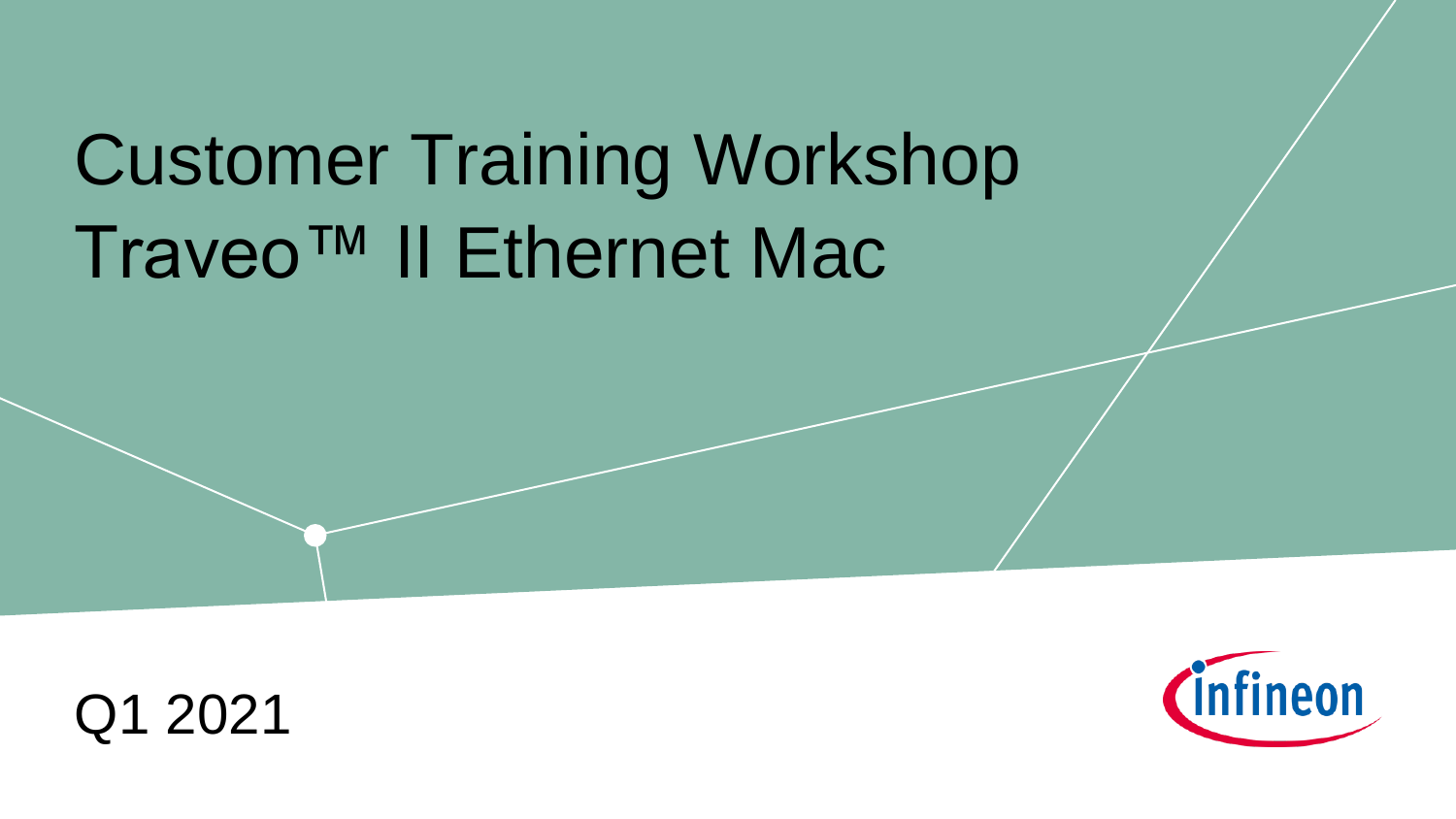

#### Target Products

#### $\rightarrow$  Target product list for this training material

| <b>Family Category</b>                     | <b>Series</b> | <b>Code Flash Memory Size</b> |
|--------------------------------------------|---------------|-------------------------------|
| Traveo™ II Automotive Body Controller High | CYT3BB/4BB    | Up to $4160$ KB               |
| Traveo II Automotive Body Controller High  | CYT4BF        | Up to 8384 KB                 |
| <b>Traveo II Automotive Cluster</b>        | CYT3DL        | Up to $4160$ KB               |
| <b>Traveo II Automotive Cluster</b>        | CYT4DN        | Up to 6336 KB                 |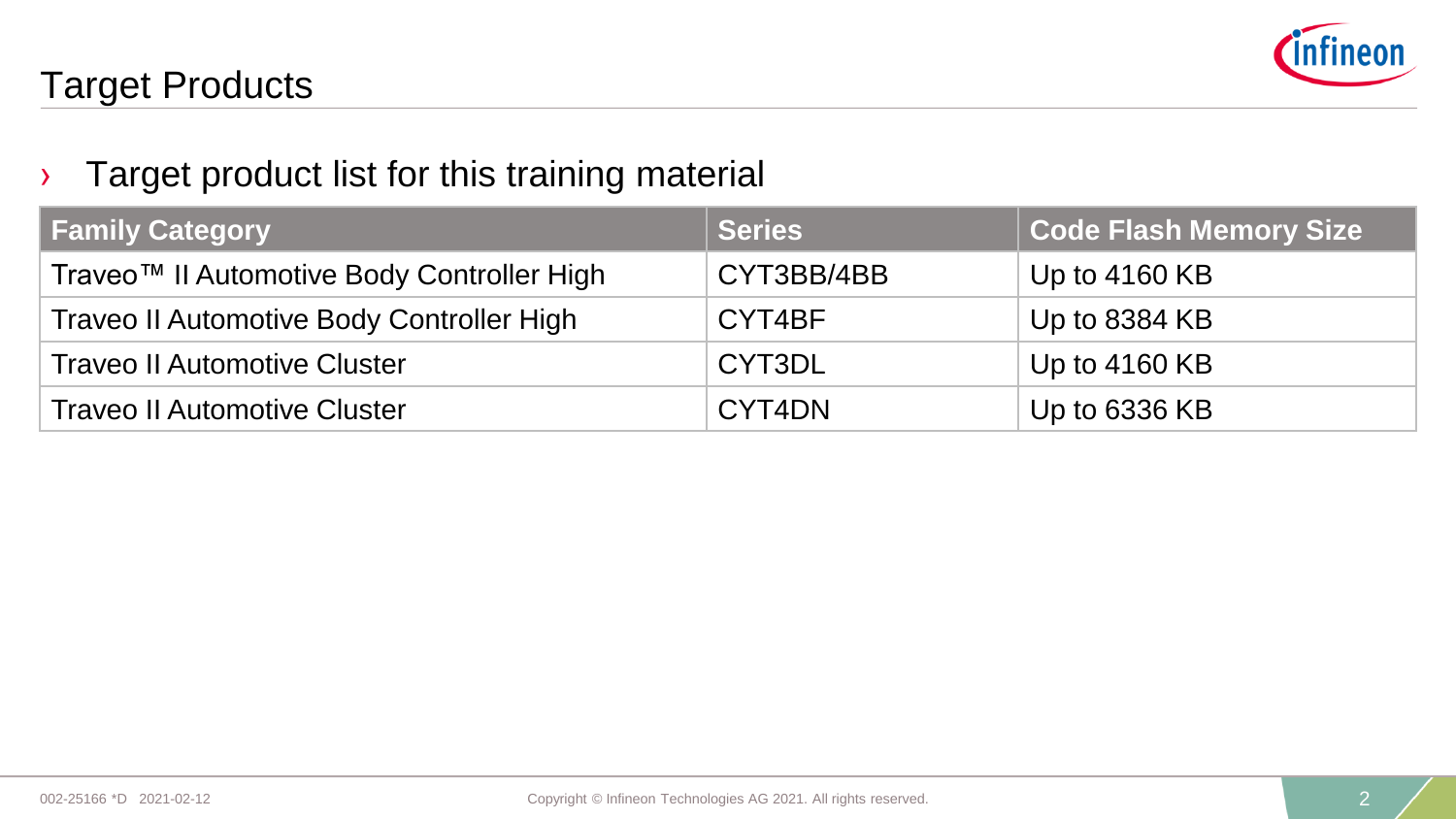

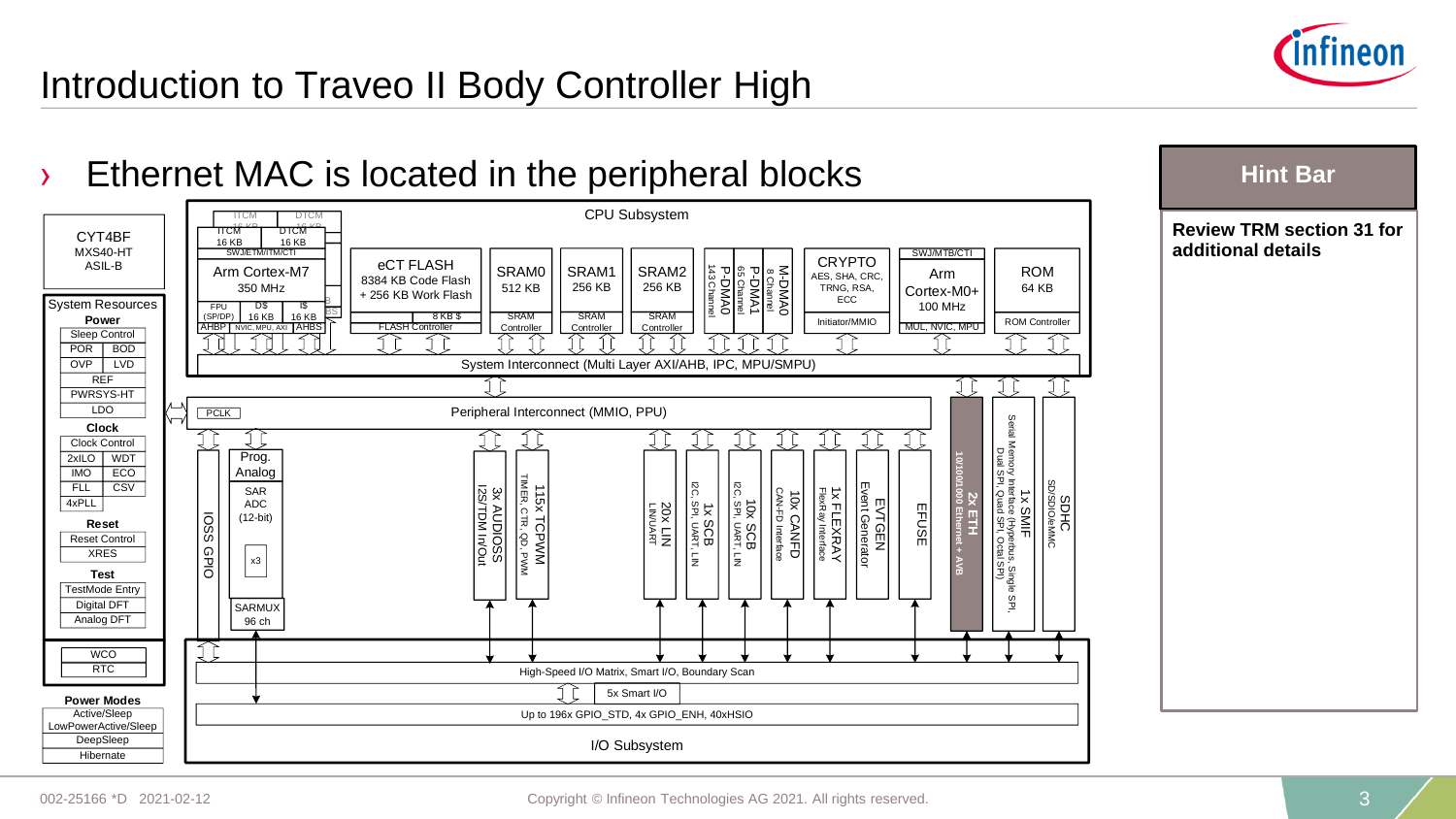

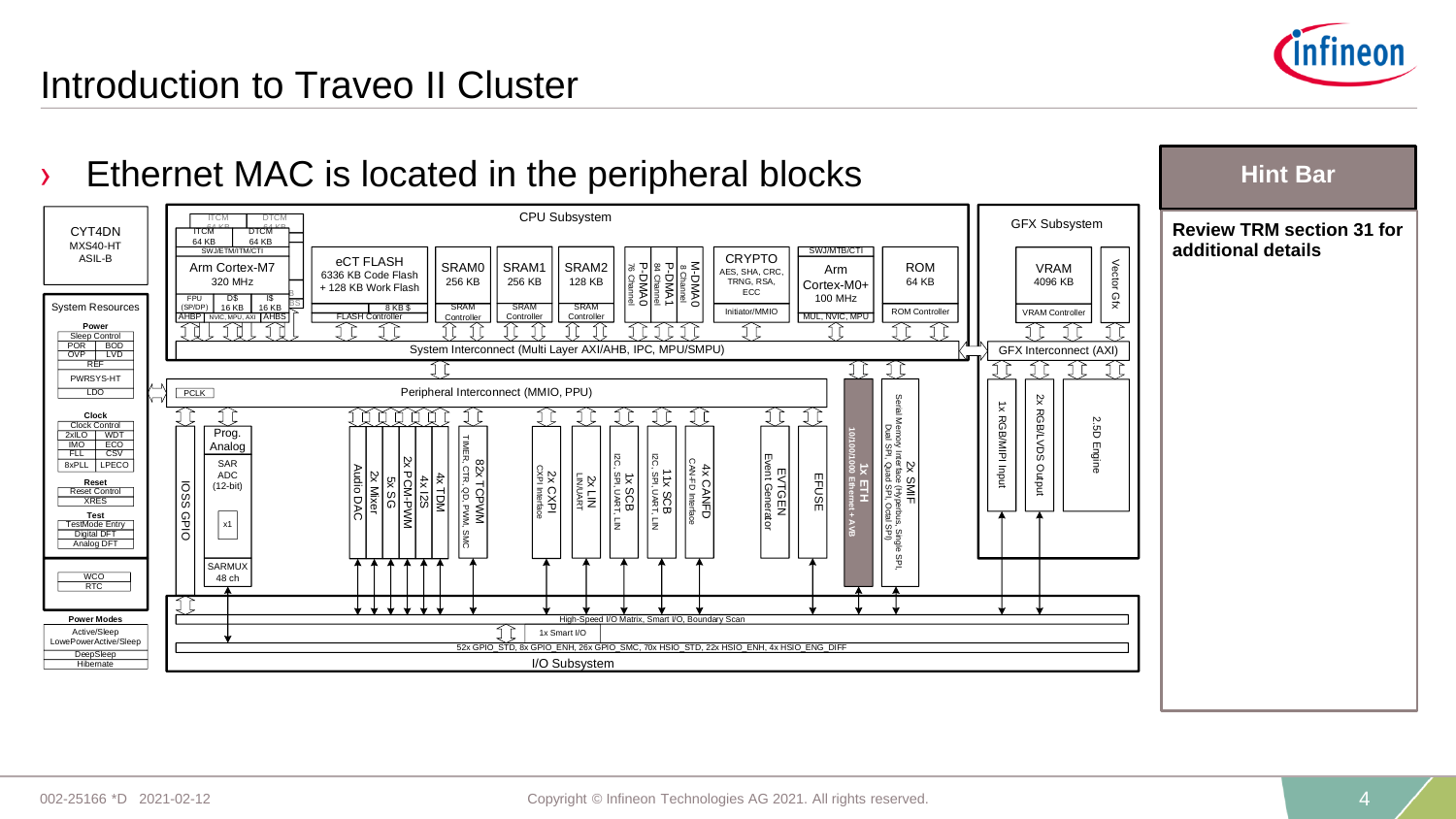

#### Ethernet MAC Overview

- $E$ thernet MAC<sup>1</sup> module transmits and receives IFFF 802.3 frames with the PHY<sup>2</sup> device <sup>1</sup> MAC: Media Access Control <sup>2</sup> PHY: Physical layer <sup>3</sup> MII: Media Independent Interface MII<sup>3</sup> or RMII<sup>4</sup> or GMII<sup>5</sup> or RGMII<sup>6</sup> and MDIO<sup>7</sup> **Hint Bar Review TRM section 31.1 for additional details Review the device-specific datasheet to confirm which PHY interfaces are Example 20 III Supported in the device Traveo II Expedicated PHY Ethernet MAC** (10/100/1000 Mbit/s) Ethernet (10 Mbit/s) **ECU** Physical Layer MAC Layer Network Interface Layer Gigabit Ethernet (1000 Mbit/s) Fast Ethernet (100 Mbit/s)
	- <sup>4</sup> RMII: Reduced Media Independent Interface
	- RMII is the standard for reducing the number of signals needed to connect the PHY to the MAC compared to MII
	- <sup>5</sup> GMII: Gigabit Media Independent Interface
	- <sup>6</sup> RGMII: Reduced Gigabit Media Independent Interface
	- RGMII is the standard for reducing the number of signals needed to connect the PHY to the MAC compared to GMII
	- <sup>7</sup> MDIO: Management Data Input/Output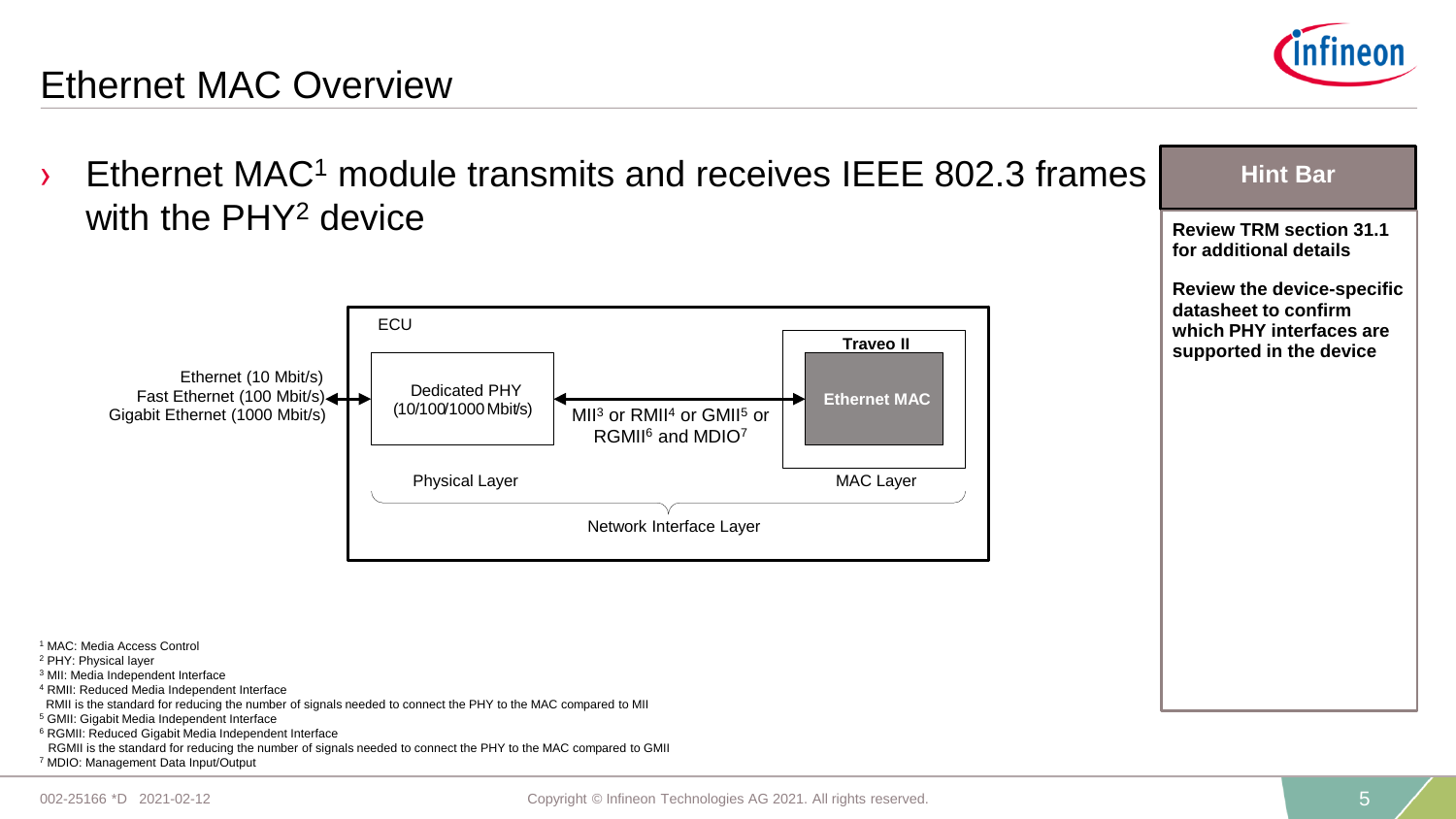- MII, RMII, GMII, and RGMII PHY interface
- MDIO interface for PHY management
- › 10/100/1000 Mbps Ethernet MAC compatible with IEEE 802.3
- › Full-duplex
- $\rightarrow$  Jumbo frame<sup>1</sup> (Max 1536 bytes)
- IEEE 802.1Q: Virtual LAN (VLAN)
- › IEEE 802.3: Pause frame
- › IEEE 802.1BA: Audio video bridging systems
- › IEEE 802.1Qav: Forwarding and queuing enhancements for timesensitive streams
- › IEEE 802.1AS: Timing and synchronization for time-sensitive applications in bridged LANs
- IEEE 1588 Precision time protocol

**Review TRM section 31.1 for additional details**

**Review the device-specific datasheet to confirm which PHY interfaces are supported in the device**

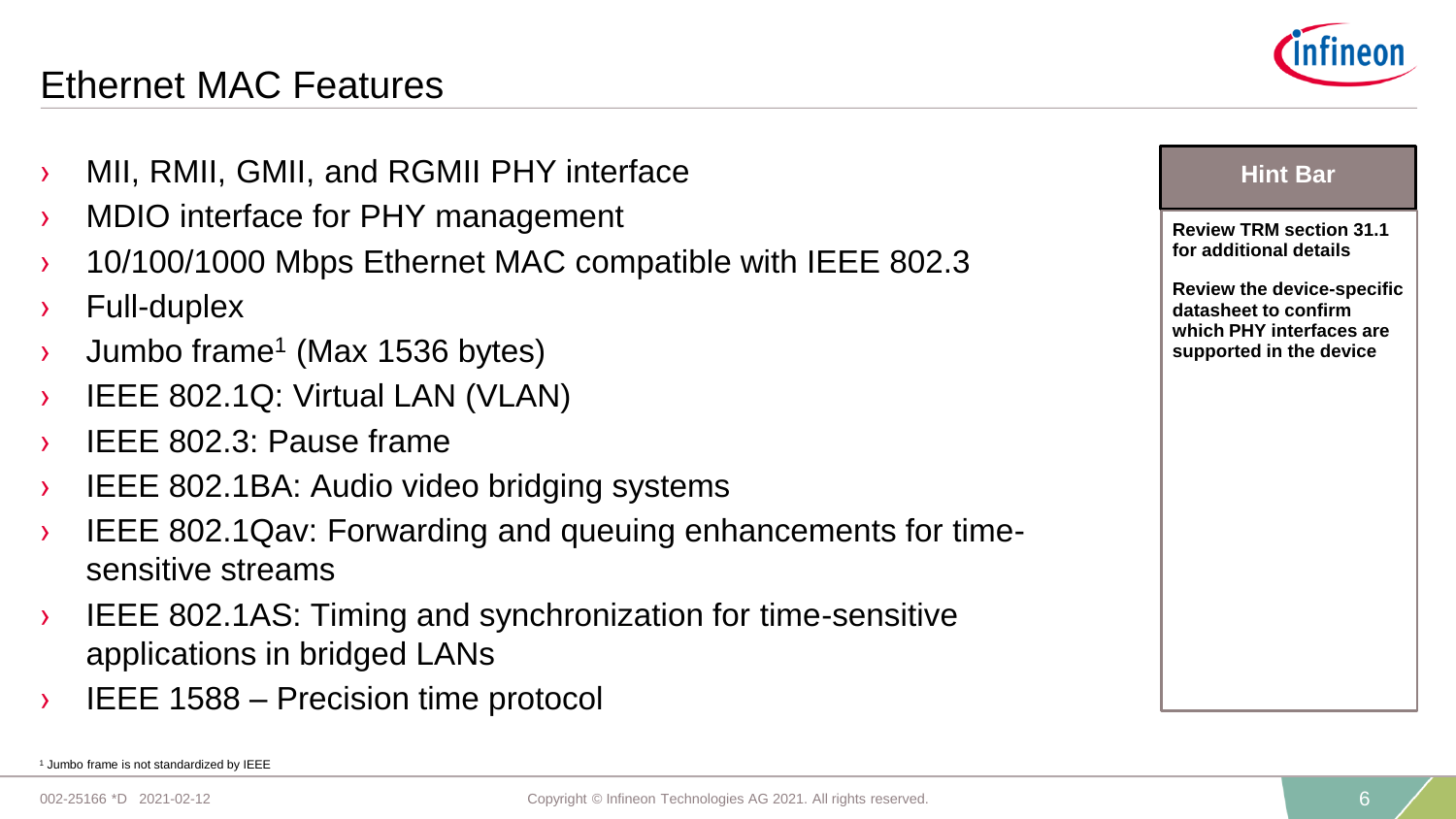#### 002-25166 \*D 2021-02-12

## Ethernet MAC Components

- MAC control
	- PHY interface
	- MAC transmitter/receiver
	- Time stamp unit
- **TX/RX packet memory**
- CLK control





**Hint Bar** 

**Review TRM section 31.2 for additional details**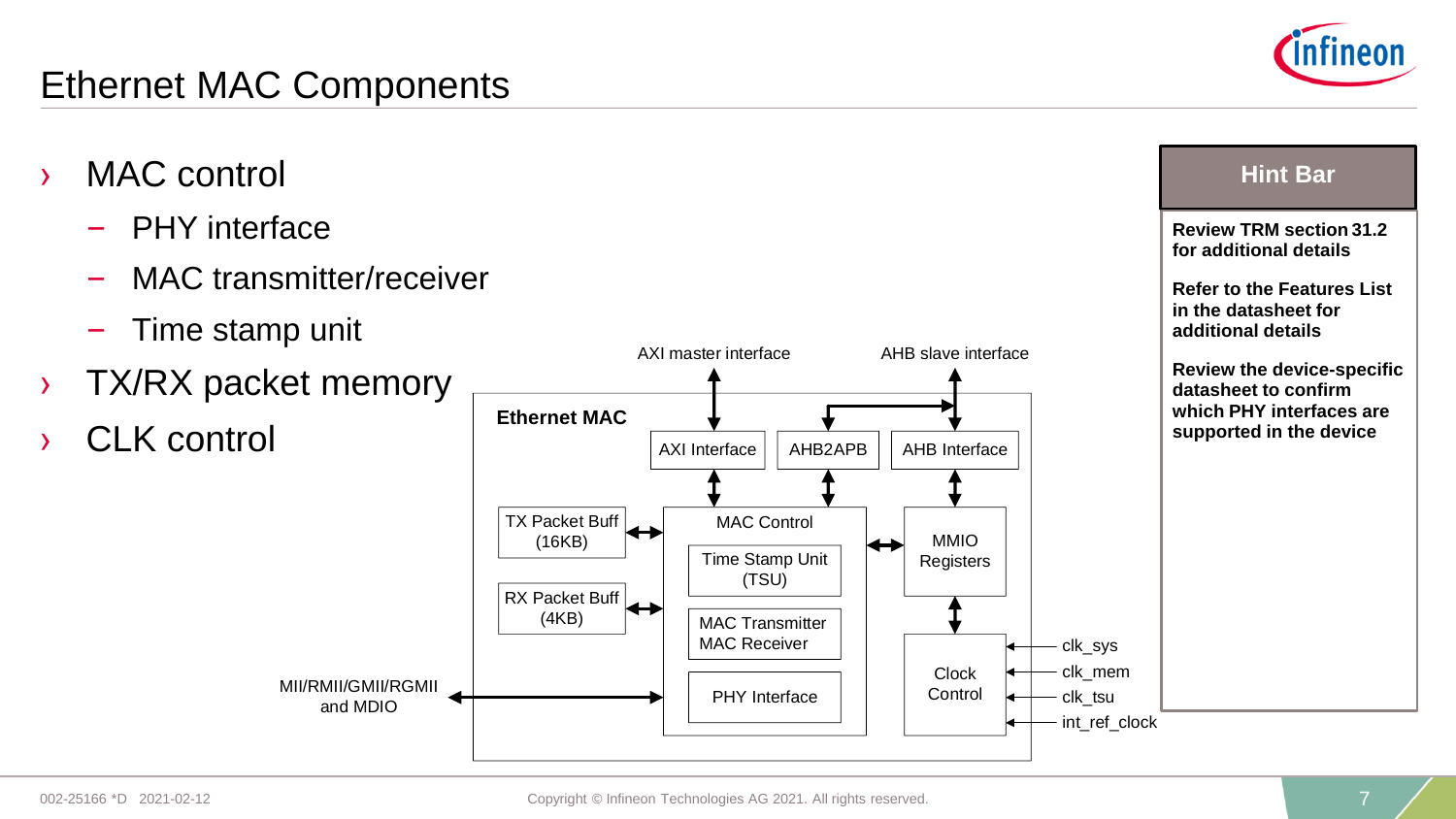## PHY Interface



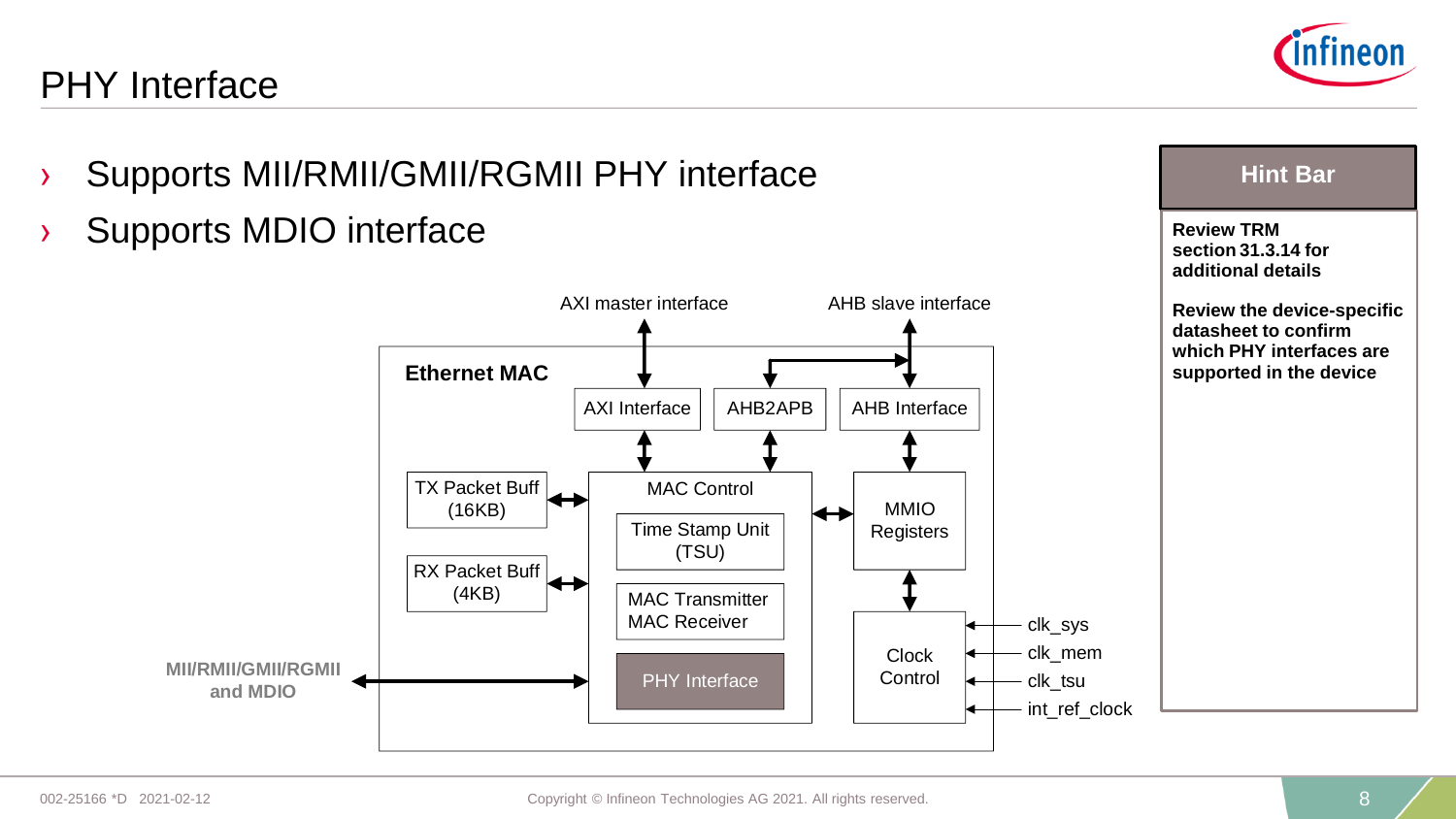

## PHY Interface Types

| Supports the following interface types and transfer rates | <b>Hint Bar</b> |                      |                  |                                                                                       |
|-----------------------------------------------------------|-----------------|----------------------|------------------|---------------------------------------------------------------------------------------|
|                                                           |                 | <b>Transfer Rate</b> |                  | <b>Review TRM</b><br>section 31.3.14 for<br>additional details                        |
| <b>Interface Type</b>                                     | 10 Mbps         | 100 Mbps             | <b>1000 Mbps</b> | <b>Review the device-specific</b><br>datasheet to confirm<br>which PHY interfaces are |
| MII                                                       |                 |                      |                  | supported in the device                                                               |
| RMII                                                      |                 |                      |                  |                                                                                       |
| <b>GMII</b>                                               |                 |                      |                  |                                                                                       |
| <b>RGMII</b>                                              |                 |                      |                  |                                                                                       |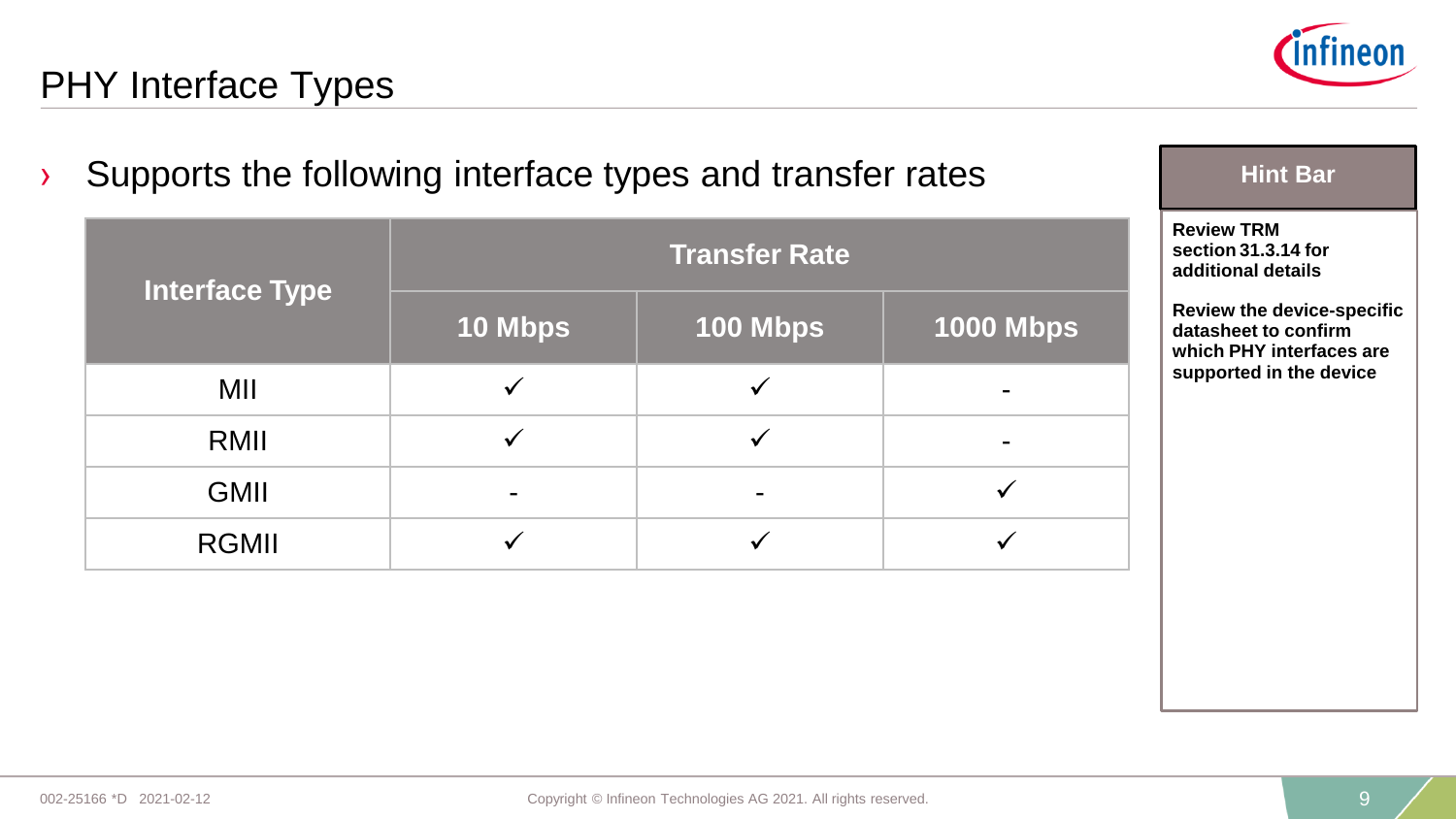

#### Supported signals: transmitter/receiver signals **Hint Bar Review TRM section 31.3.14 and for additional details See the Package Pin List and Alternate Functions in the datasheet for additional details Review the device-specific datasheet to confirm which PHY interfaces are supported in the device Pin Name Function of signals MII RMII GMII RGMII**  $TXD[1:0]$  Transmit data  $[1:0]$   $\checkmark$   $\checkmark$   $\checkmark$   $\checkmark$   $\checkmark$   $\checkmark$ TXD[3:2] Transmit data [3:2]  $\vert \qquad \checkmark \qquad \vert \qquad \qquad \vert \qquad \checkmark \qquad \vert \qquad \checkmark$ TXD[7:4] Transmit data [7:4]  $\vert$  -  $\vert$  -  $\vert$  -  $\vert$   $\vert$   $\vert$  -TX\_CTL Transmit enable  $\checkmark$   $\checkmark$  √  $\checkmark$  √  $\checkmark$ TX\_ER Transmit error  $\vert \quad \checkmark \quad \vert$  -  $\vert \quad \checkmark \quad \vert$  -TX\_CLK Transmit clock  $\checkmark$  √  $\checkmark$  √  $\checkmark$  √ RXD[1:0] Receive data [1:0]  $\checkmark$   $\checkmark$   $\checkmark$   $\checkmark$   $\checkmark$   $\checkmark$ RXD[3:2] Receive data [3:2]  $\checkmark$   $\checkmark$  -  $\checkmark$   $\checkmark$   $\checkmark$  $\mathsf{RXD}[7:4]$  Receive data  $[7:4]$  -  $\Box$  -  $\Box$  -  $\Box$  -RX CTL Receive data valid  $\checkmark$   $\checkmark$   $\checkmark$   $\checkmark$   $\checkmark$   $\checkmark$ RX ER Receive error  $\vert \quad \checkmark \quad \vert \quad \checkmark \quad \vert \quad \checkmark \quad \vert$ RX CLK Receive clock  $\sqrt{2}$   $\sqrt{2}$   $\sqrt{2}$ REF\_CLK  $\begin{array}{c|c|c|c|c|c} \text{Operation clock out} & - & \times & \times & \times \end{array}$ Operation clock in - ✓ ✓ ✓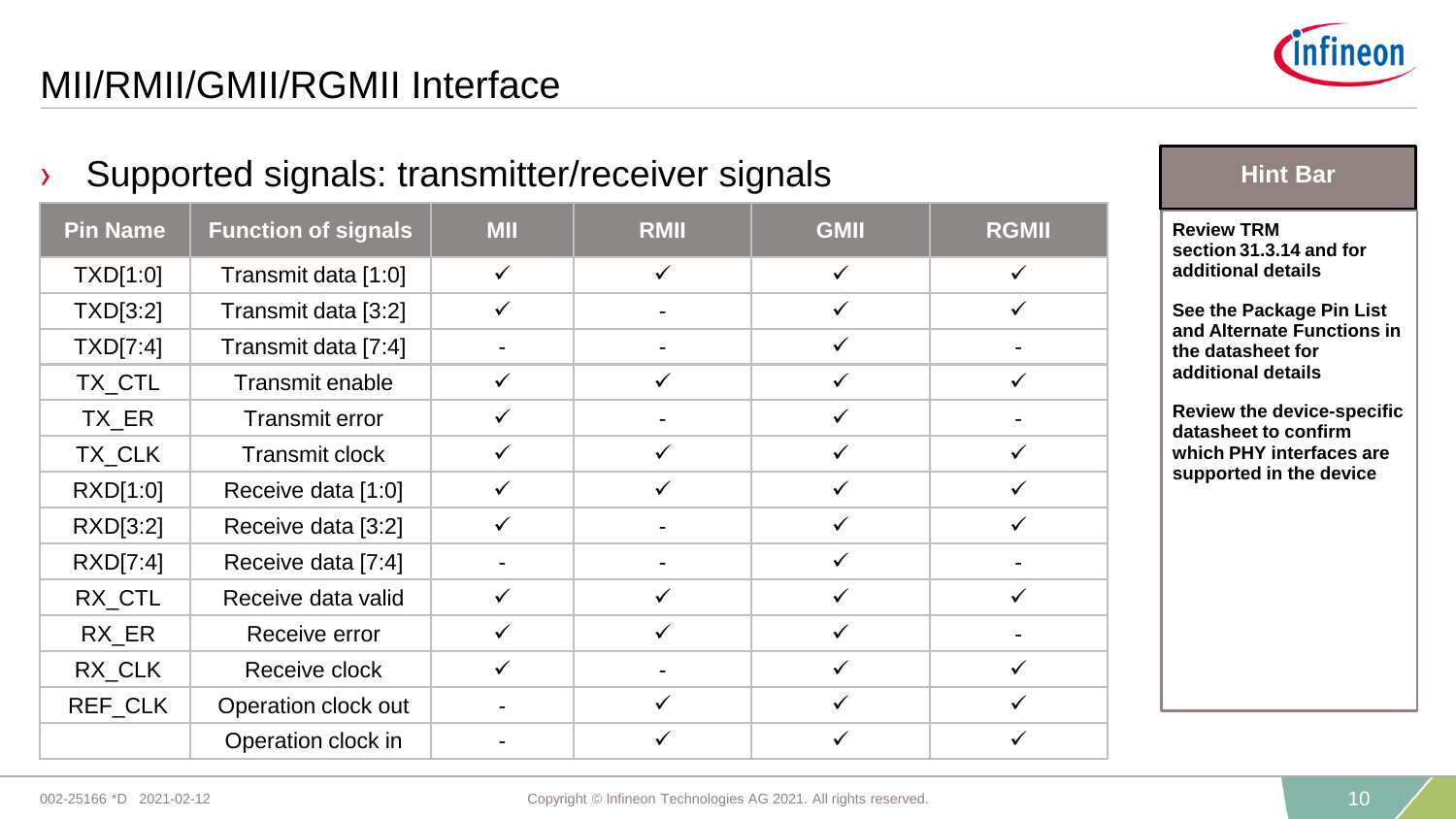

### Use Case: MII/RMII Interface

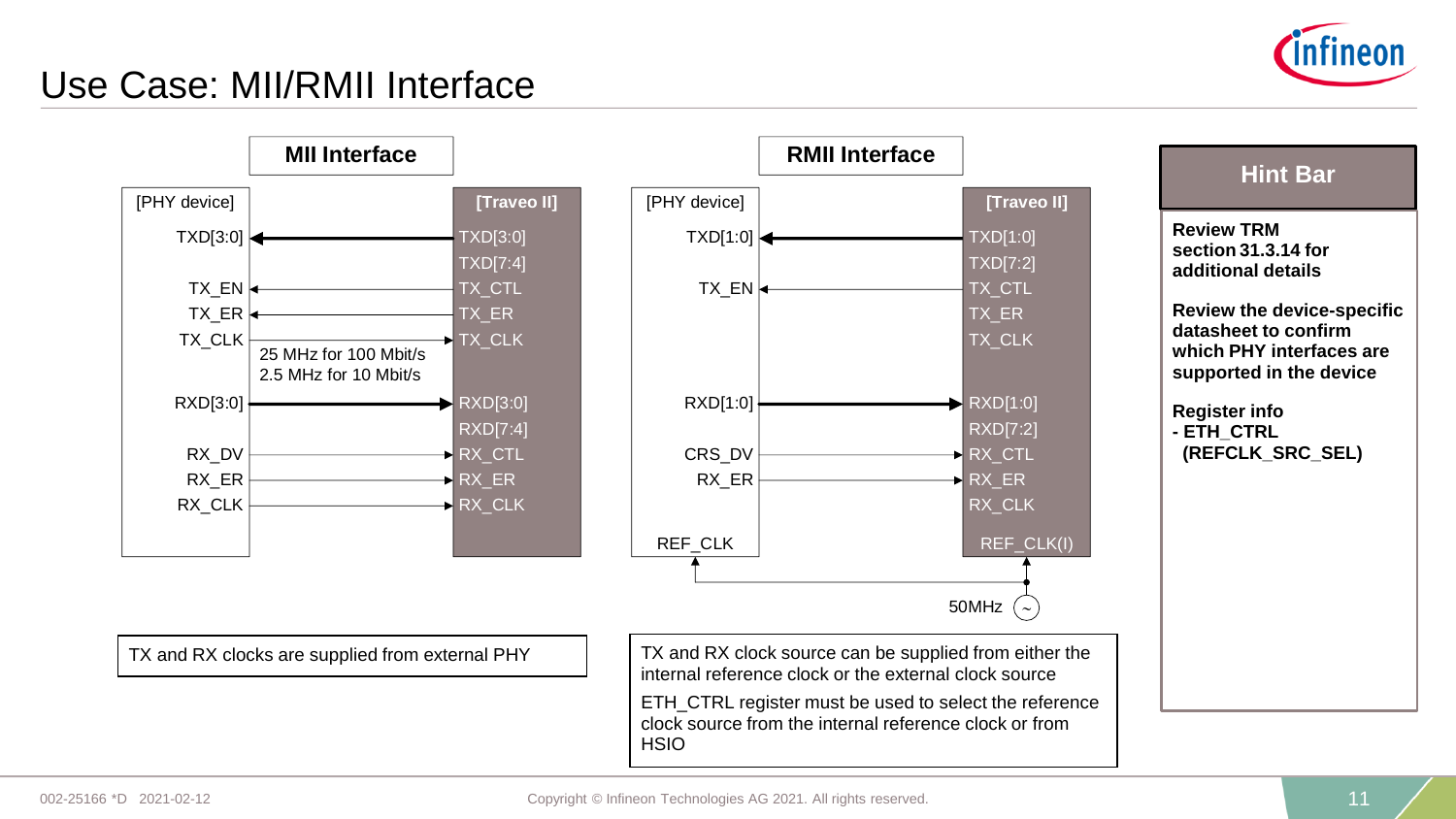

### Use Case: GMII/RGMII Interface

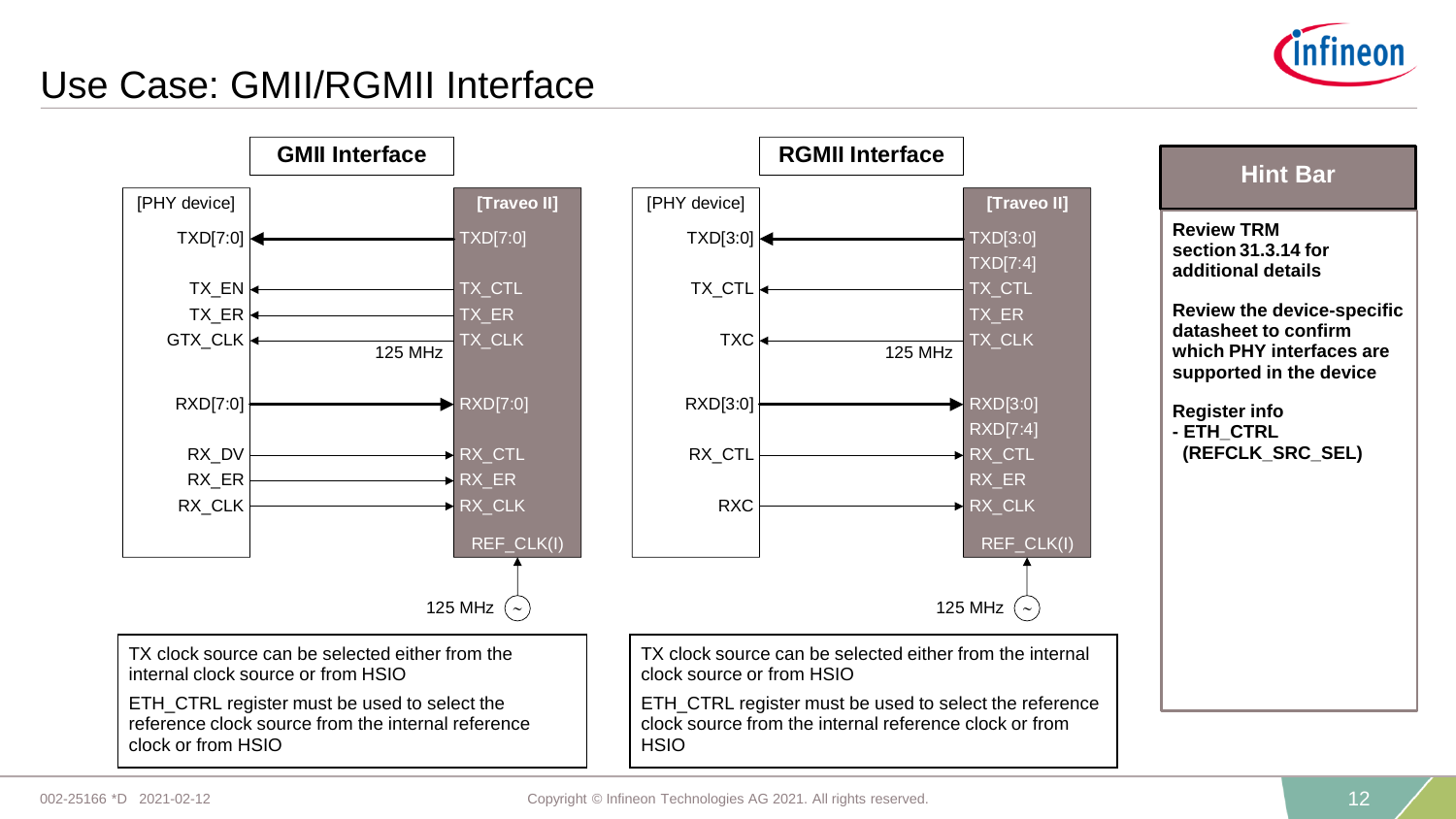

› Supported signals

| <b>Pin Name</b> | <b>Direction</b> | Function of signals          |
|-----------------|------------------|------------------------------|
| <b>MDIO</b>     | I/O              | Management Data Input/Output |
| <b>MDC</b>      | $\left( \right)$ | <b>Management Data Clock</b> |

- MDIO is a single bi-directional tristate signal between Ethernet MAC and PHY
- MDC is a clock for MDIO
	- MDC is generated by dividing CLK\_GR4
	- MDC should not toggle faster than 2.5 MHz (minimum period of 400 ns), as defined by the IEEE 802.3az
- Use case
	- ETH\_phy\_management register is implemented as a shift register
	- Writing to this register starts a shift operation and outputs to the MDIO pin



#### **Hint Bar**

**Review TRM section 31.3.12 for additional details**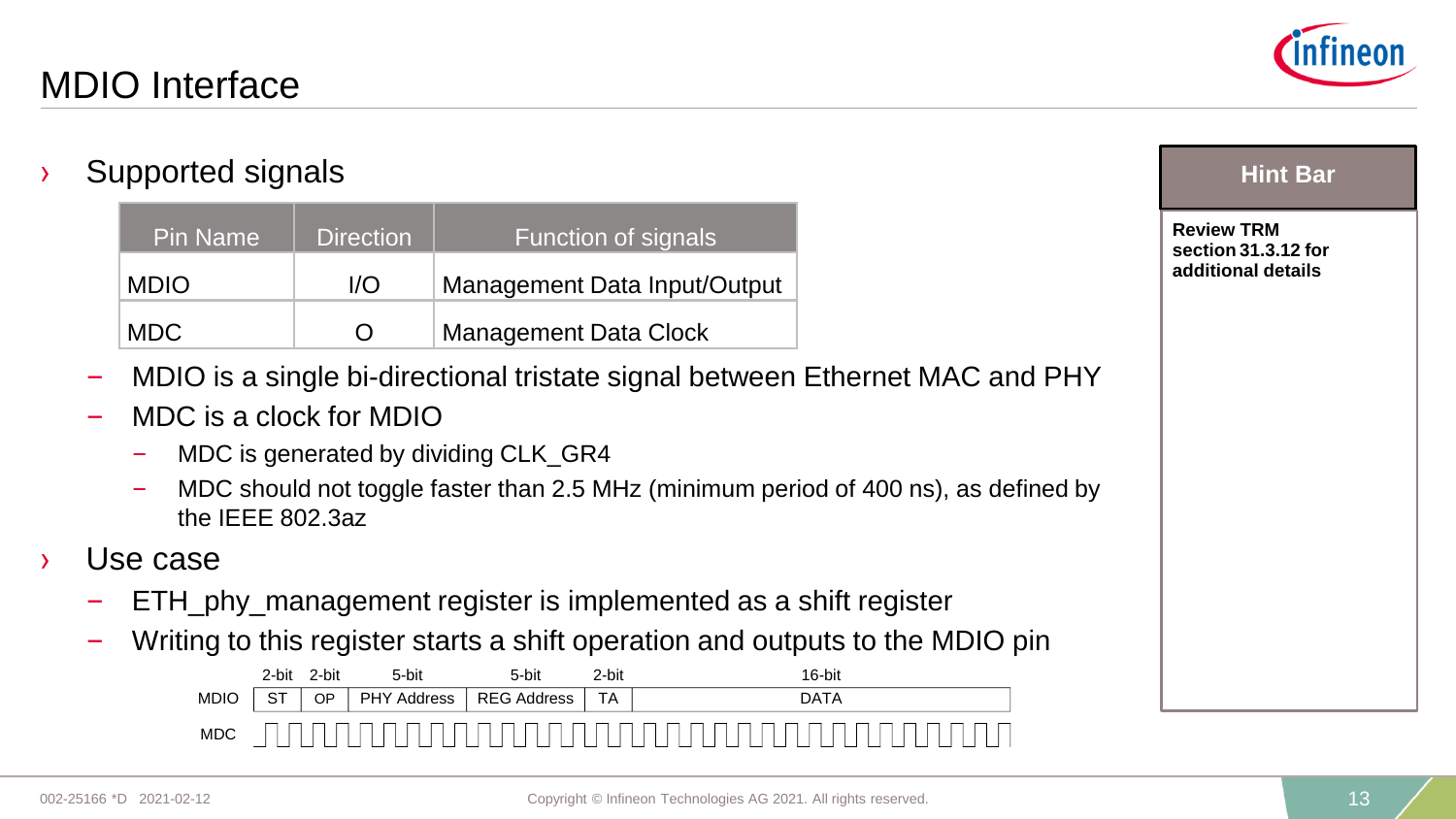### MAC Transmitter/Receiver, TSU, and Packet Buff



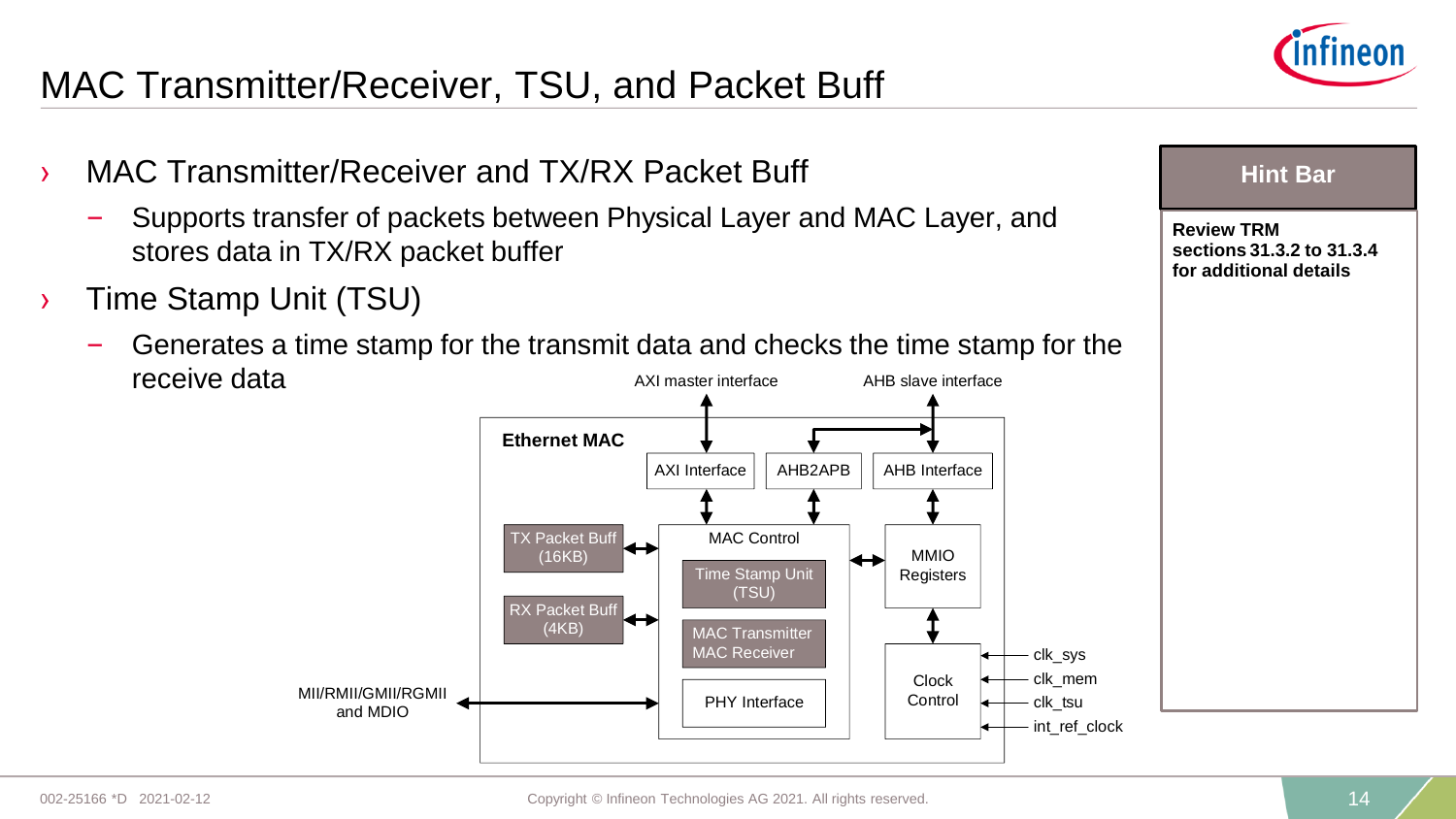#### MAC Transmitter

#### › Procedure

(1) IP Datagrams are transferred to the TX packet memory via AXI<sup>1</sup>



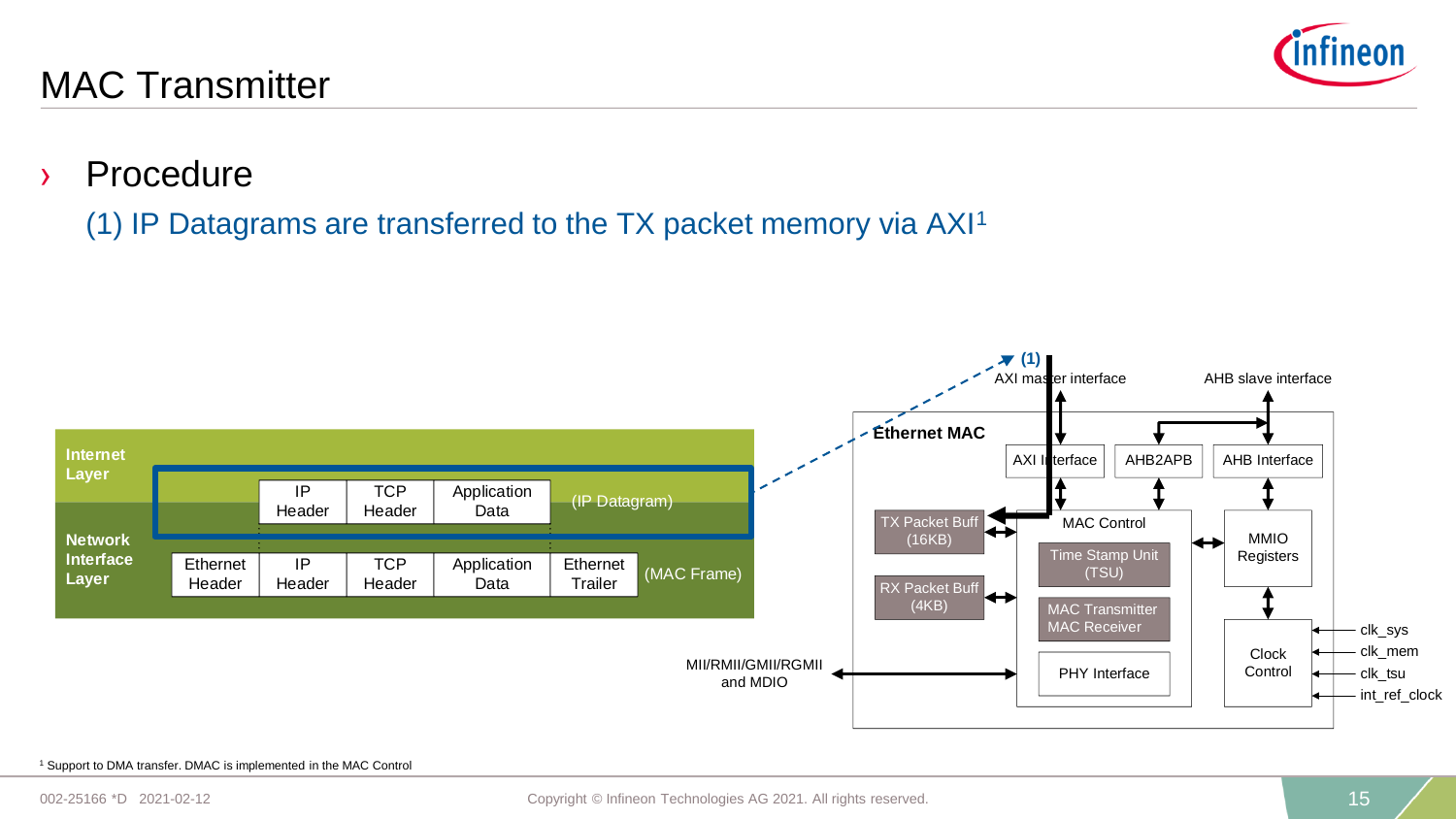#### Copyright © Infineon Technologies AG 2021. All rights reserved. 16

MAC Transmitter

#### › Procedure

- (1) IP Datagrams are transferred to the TX packet memory via  $AXI<sup>1</sup>$
- (2) IP Datagram is transferred to the MAC Transceiver<sup>1</sup>



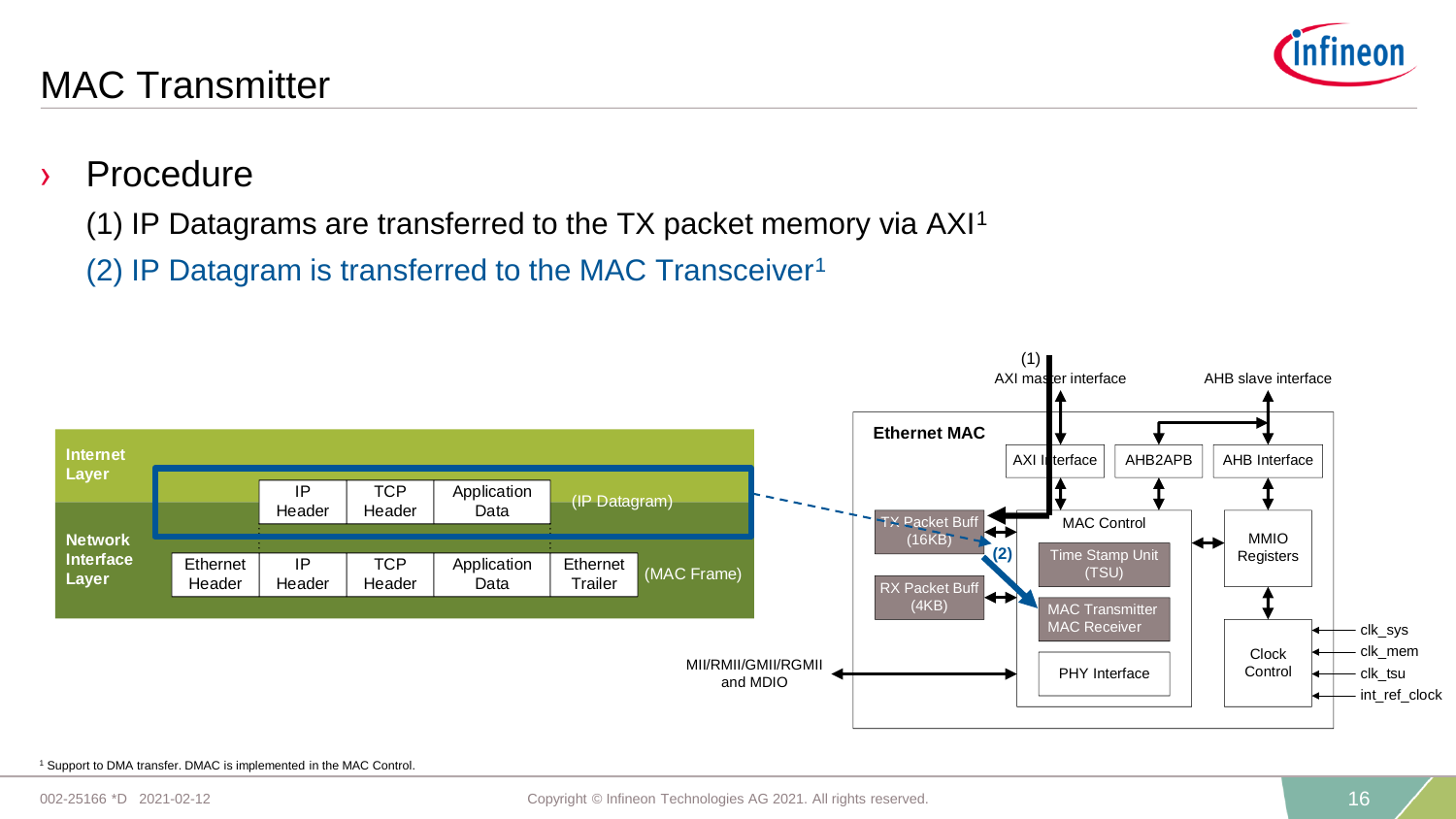#### MAC Transmitter

#### **Procedure**

- (1) IP Datagrams are transferred to the TX packet memory via  $AXI<sup>1</sup>$
- (2) IP Datagram is transferred to the MAC Transceiver<sup>1</sup>
- (3) MAC frame is multiplexed and transmitted by the hardware



(1)

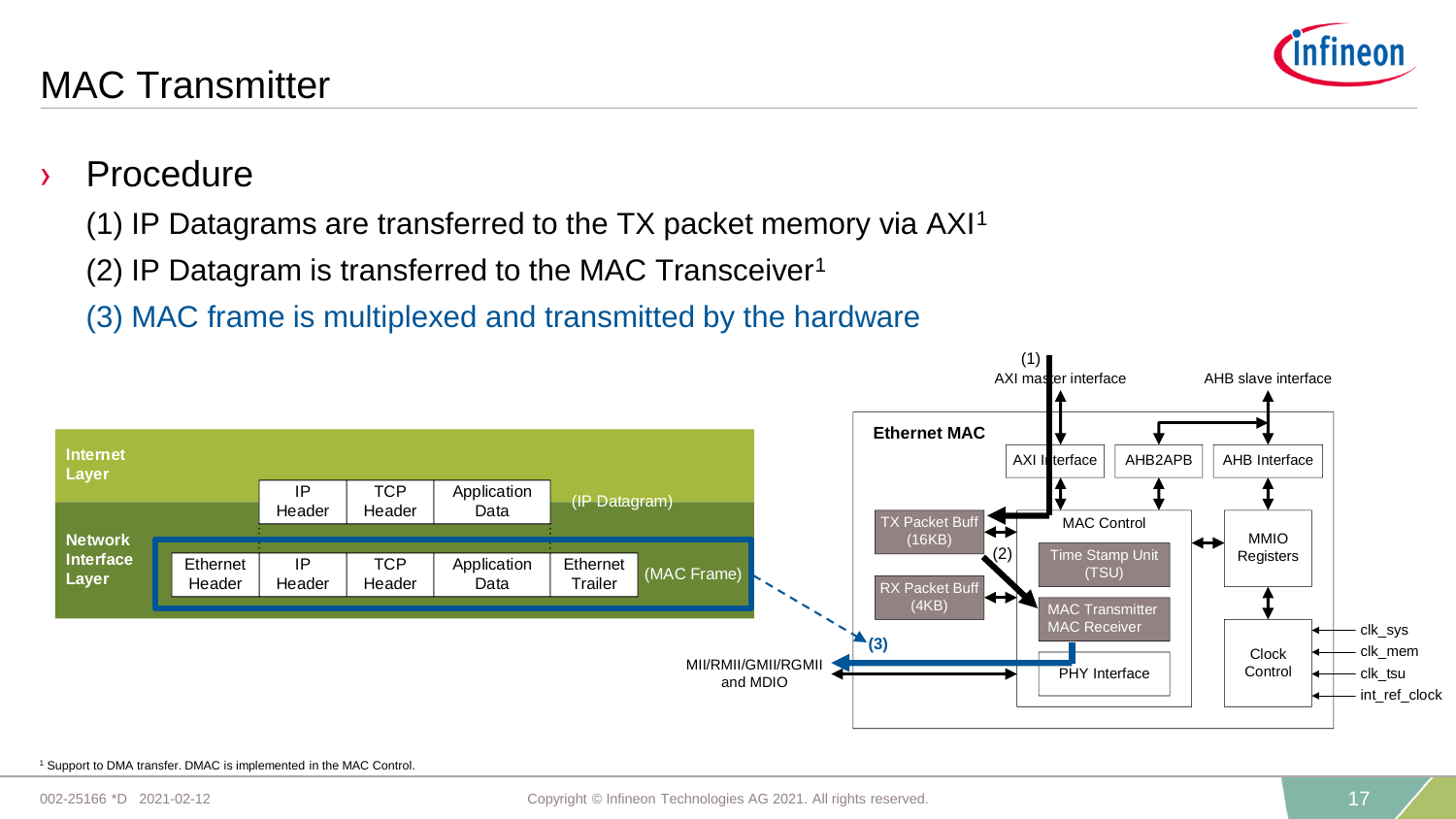#### Copyright © Infineon Technologies AG 2021. All rights reserved. 18 18 18

#### › Procedure

MAC Receiver

(1) MAC frame is checked and demultiplexed by the hardware



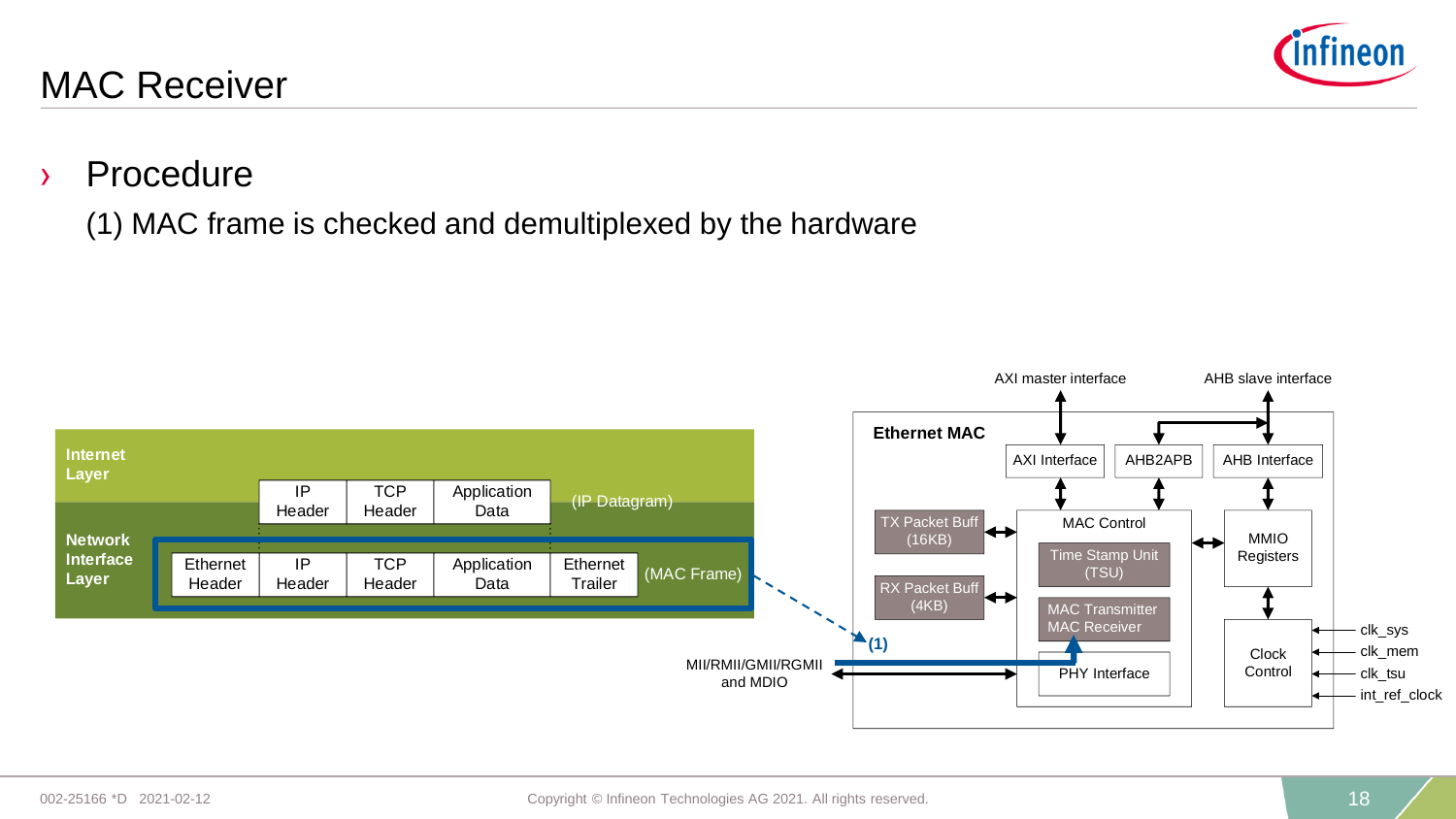

### › Procedure

- (1) MAC frame is checked and demultiplexed by the hardware
- (2) IP Datagram is transferred to the RX packet memory<sup>1</sup>

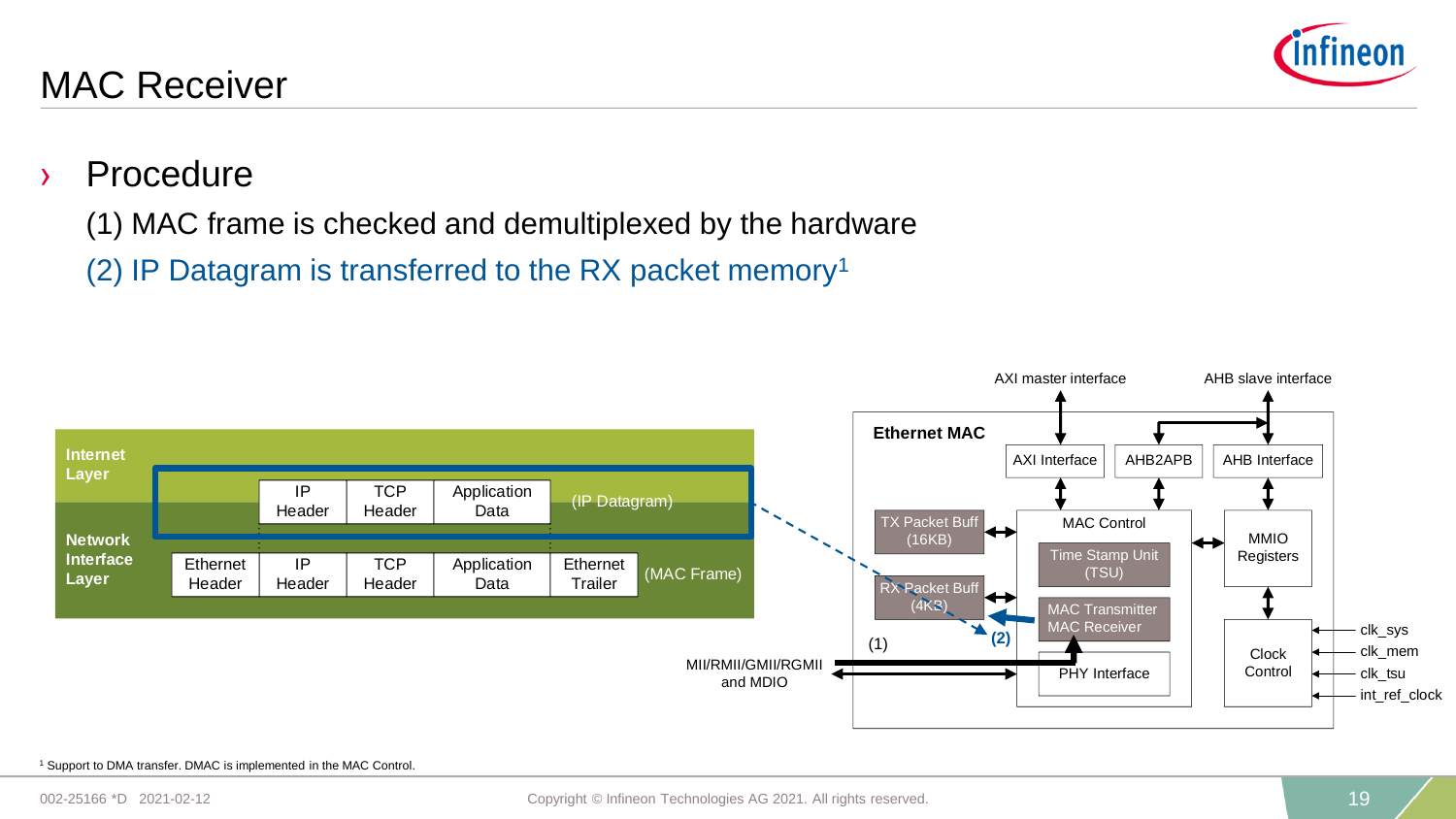#### **Procedure**

- (1) MAC frame is checked and demultiplexed by the hardware
- (2) IP Datagram is transferred to the RX packet memory<sup>1</sup>
- (3) IP Datagram is transferred to the internal memory via the AXI bus<sup>1</sup>

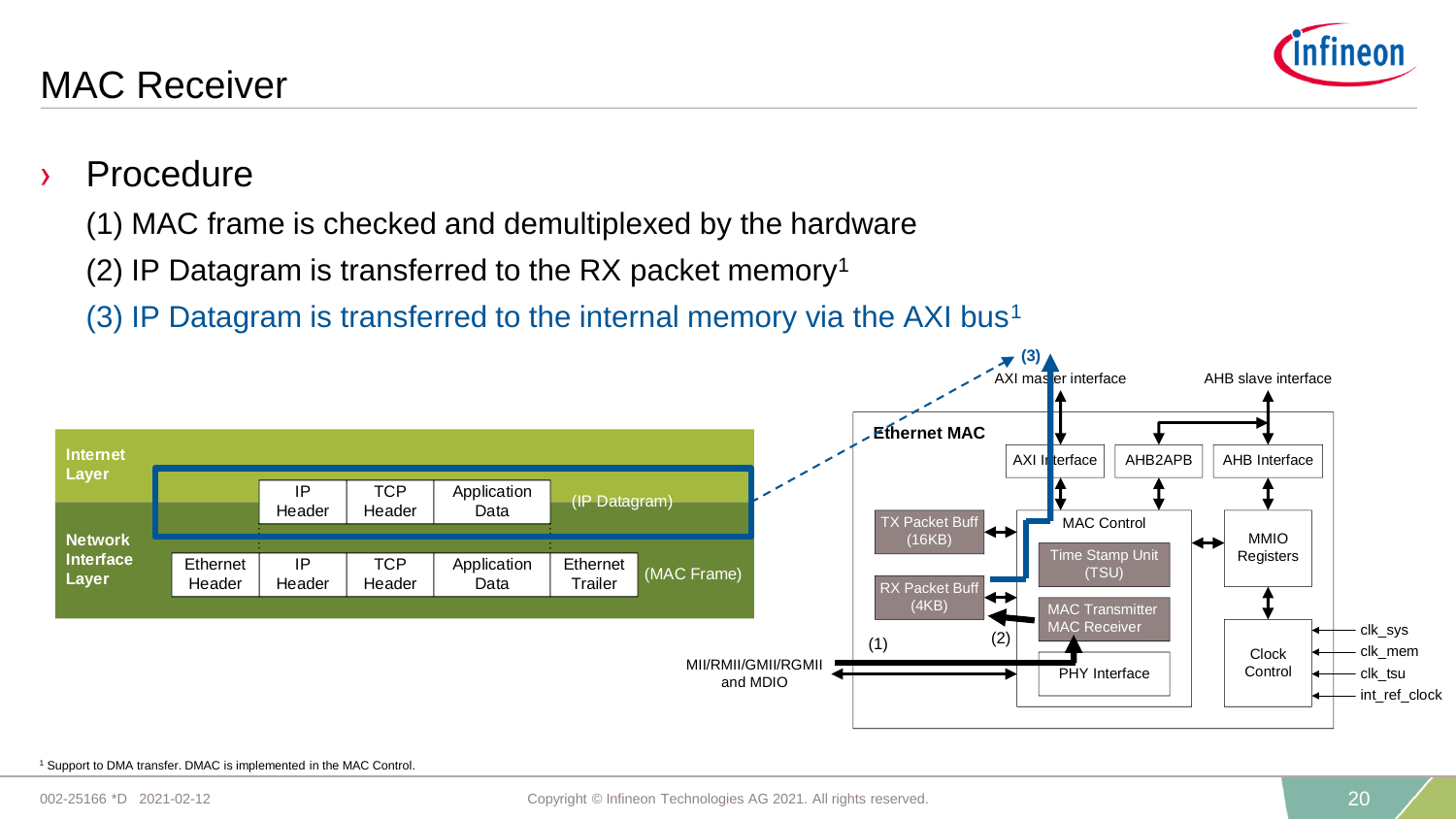## › Frame format

– Basic Frame

| ∕-octet  | -octet                                            | 6-octet                       | 6-octet                         | 2-octet                                 | 46 to 1500-octet     | 4-octet |
|----------|---------------------------------------------------|-------------------------------|---------------------------------|-----------------------------------------|----------------------|---------|
| Preamble | $\sim$<br>১<br>$\overline{\phantom{0}}$<br>-<br>D | DESTINATION<br><b>ADDRESS</b> | <b>SOURCE</b><br><b>ADDRESS</b> | LENG <sup>"</sup><br>TH/<br><b>TYPE</b> | MAC Client Data, Pad | FCS     |

#### **Notes:**

*SFD: Start of Frame Delimiter FCS: Flag check sequence*

#### – Q-tagged Frame

| 7-octet                 | 1-octet | 6-octet                              | 6-octet                         | 4-octet         | 2-octet                | 42 to 1500-octet     | 4-octet    |
|-------------------------|---------|--------------------------------------|---------------------------------|-----------------|------------------------|----------------------|------------|
| S<br>E<br>Preamble<br>D |         | <b>DESTINATION</b><br><b>ADDRESS</b> | <b>SOURCE</b><br><b>ADDRESS</b> | Q Tag<br>Prefix |                        | MAC Client Data, Pad | <b>FCS</b> |
|                         |         |                                      |                                 |                 | MAC CLIENT LENGTH/TYPE |                      |            |





**Hint Bar** 

**Review the Register TRM for additional details**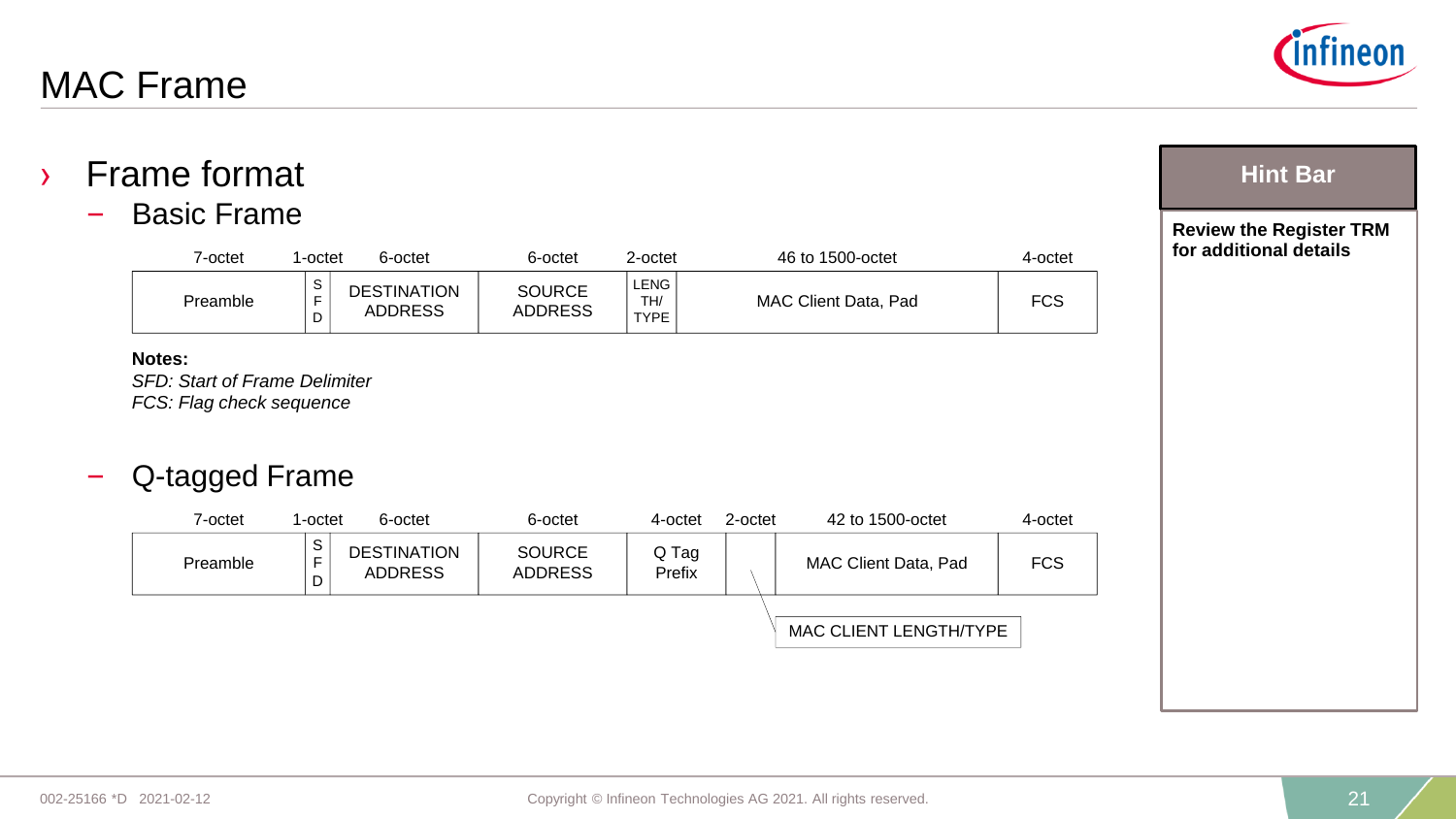

## Jumbo Frame Support

| The maximum length of the Traveo II jumbo frame payload<br>is 1536 bytes |                                      |                        |                   |                 |         |                                                                                             | <b>Hint Bar</b> |                                                          |
|--------------------------------------------------------------------------|--------------------------------------|------------------------|-------------------|-----------------|---------|---------------------------------------------------------------------------------------------|-----------------|----------------------------------------------------------|
|                                                                          |                                      |                        |                   |                 |         |                                                                                             |                 | <b>Review the Register TRM</b><br>for additional details |
| 7-octet                                                                  | 1-octet                              | 6-octet                | 6-octet           | 4-octet         | 2-octet | 42 to <b>1536-octet</b>                                                                     | 4-octet         | <b>Register Info</b>                                     |
| Preamble                                                                 | $\frac{\mathsf{S}}{\mathsf{F}}$<br>D | Destination<br>Address | Source<br>Address | Q Tag<br>Prefix |         | MAC Client Data, Pad                                                                        | <b>FCS</b>      | - ETH_jumbo_max_<br>length                               |
|                                                                          |                                      |                        |                   |                 |         | MAC CLIENT LENGTH/TYPE<br>Set to the following register.<br>- ETH_jumbo_max_length register |                 |                                                          |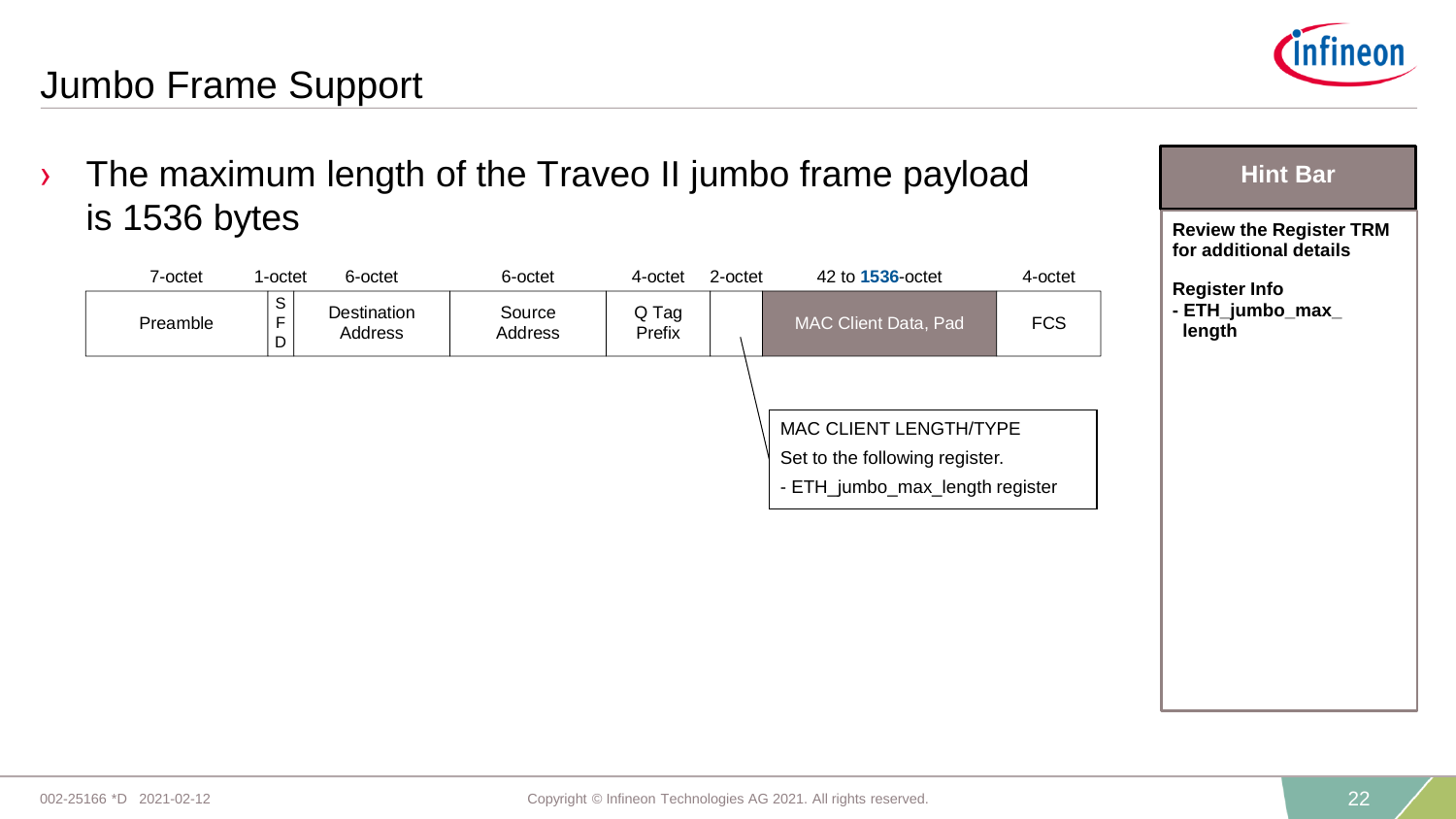## VLAN Support





<sup>1</sup> TPID: Tag Protocol Identifier <sup>2</sup> TCI: Tag Control Information

<sup>3</sup> CFI: Canonical Format Indicator

<sup>4</sup> VID: VLAN identifier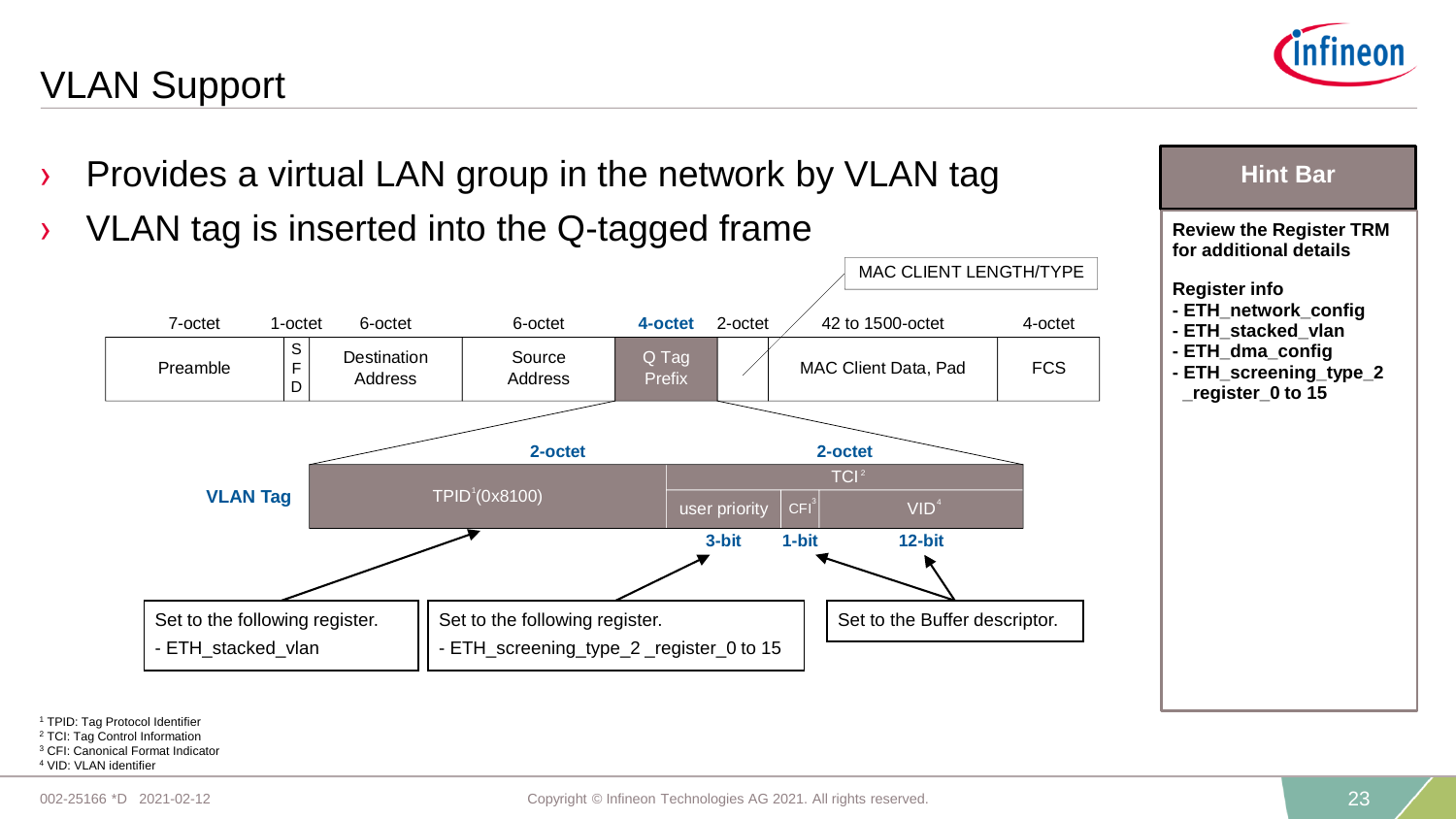

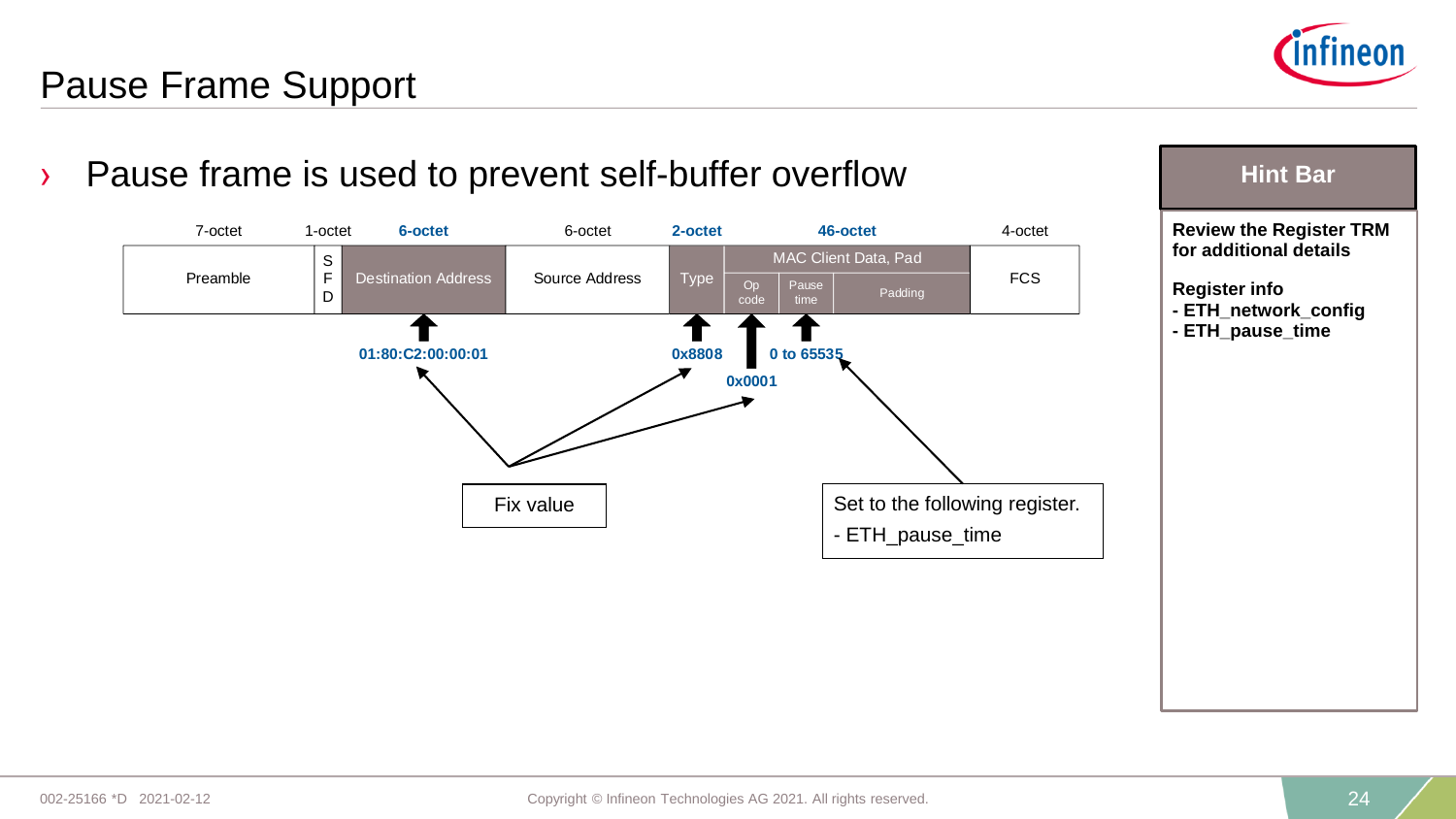

## Audio Video Bridging Systems Support

- › Supports the timing and synchronization (IEEE 802.1AS)
- Supports the TSU<sup>1</sup>
	- Ethernet MAC has a TSU compatible to IEEE 1588
- Supports the  $FQTSS<sup>2</sup>$  (IEEE 802.1Qav)
	- Ethernet MAC has registers to support FQTSS
	- FQTSS is controlled by software using registers and supports priority control of transmission data

**Review the Register TRM for additional details**

**Hint Bar**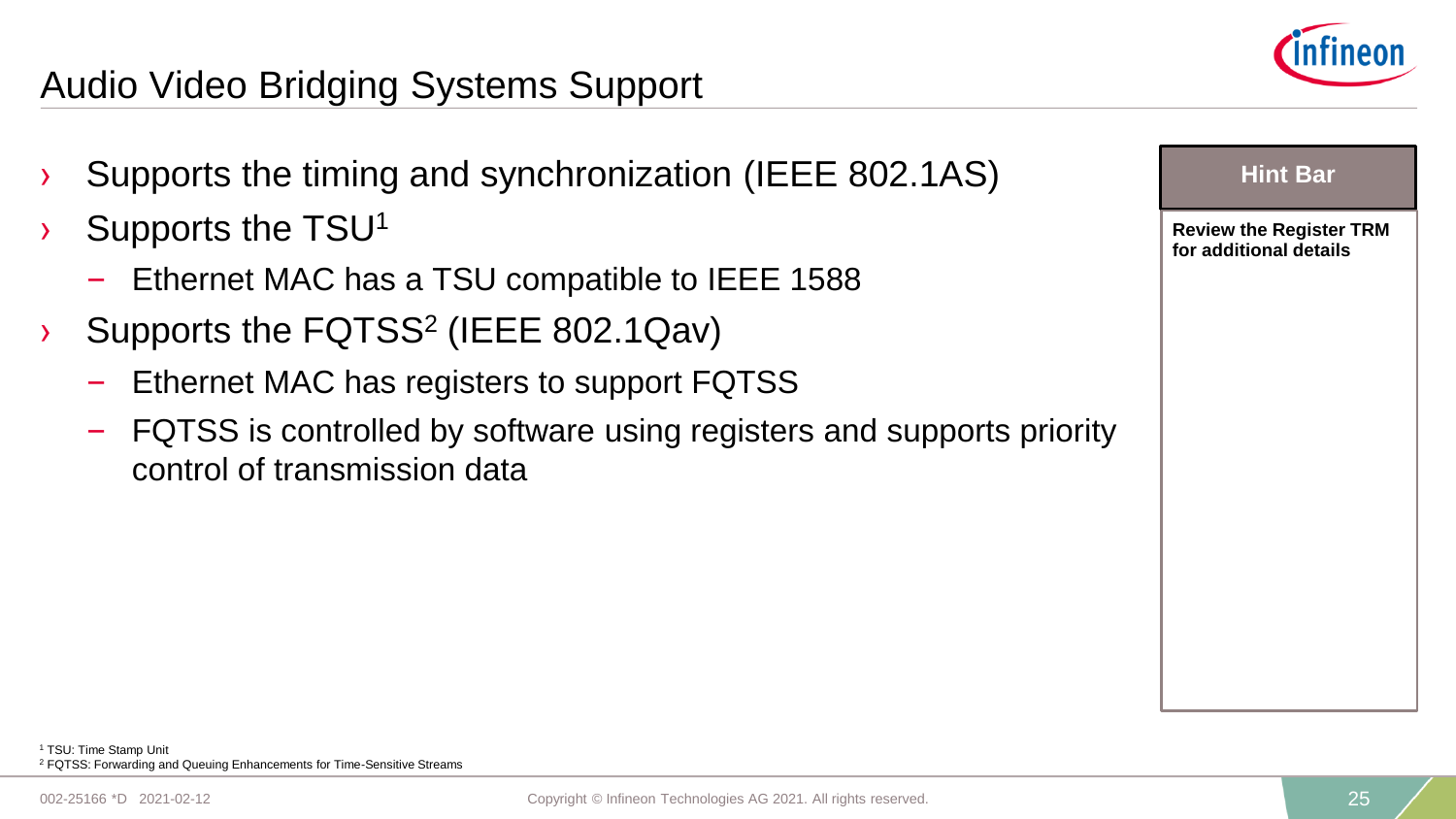

### Clock Control

- › The following clocks are needed to execute the internal operation of Ethernet MAC
	- clk\_sys
	- clk\_mem
	- clk\_tsu
	- int ref clock





**Hint Bar** 

**Review TRM**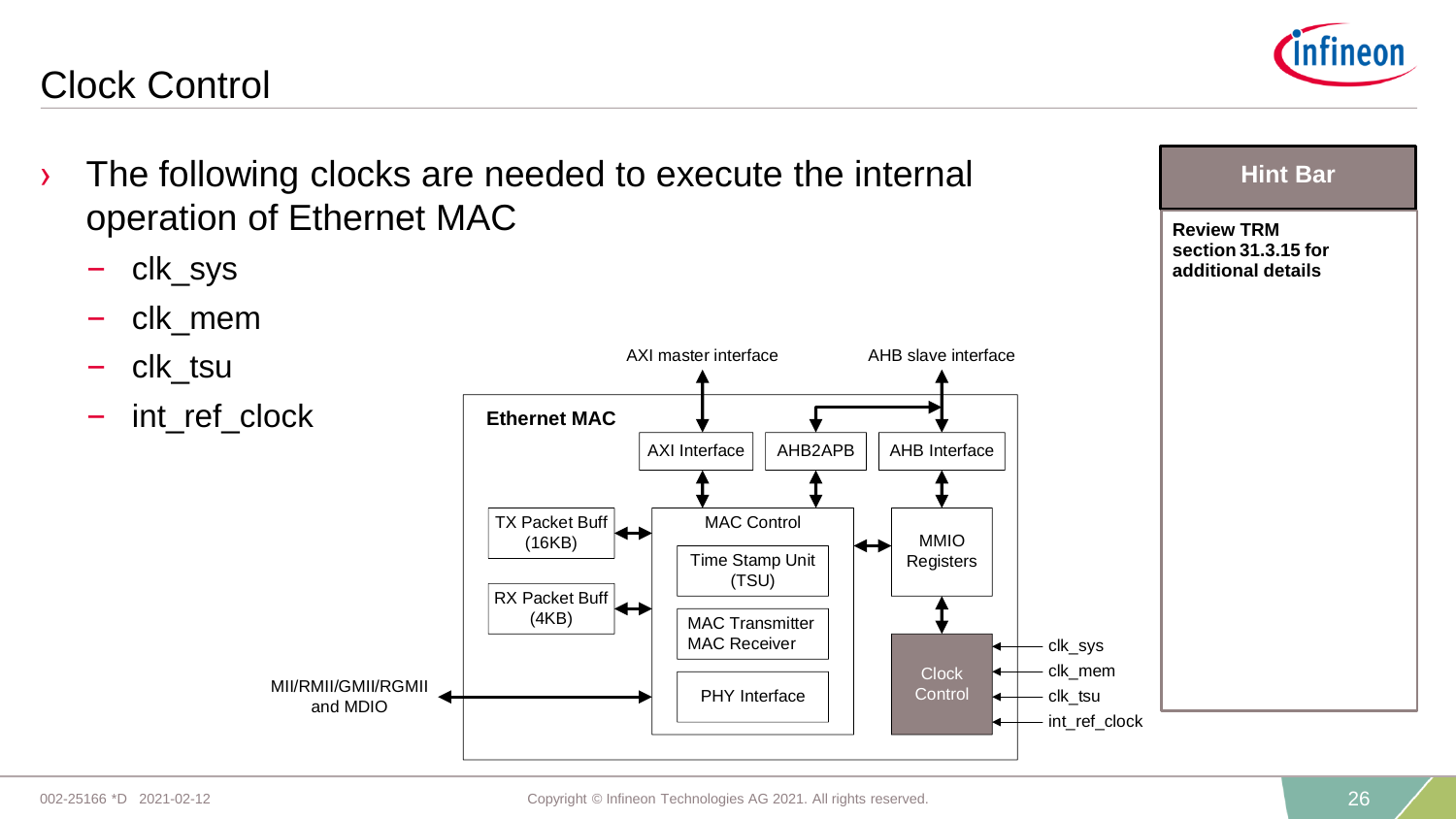

#### Clock Sources

| <b>Clock</b>  | <b>Function</b>                                                                 | <b>Review TRM section</b><br>31.3.15 for additional<br>details |
|---------------|---------------------------------------------------------------------------------|----------------------------------------------------------------|
| clk_sys       | To generate MDC clock and for AHB operation<br>clk_sys is derived from CLK_PERI |                                                                |
| clk_tsu       | TSU clock for TSU timer                                                         |                                                                |
| clk_mem       | Fast clock for AXI operation                                                    |                                                                |
| int_ref_clock | Internal reference clock supplied from PLL                                      |                                                                |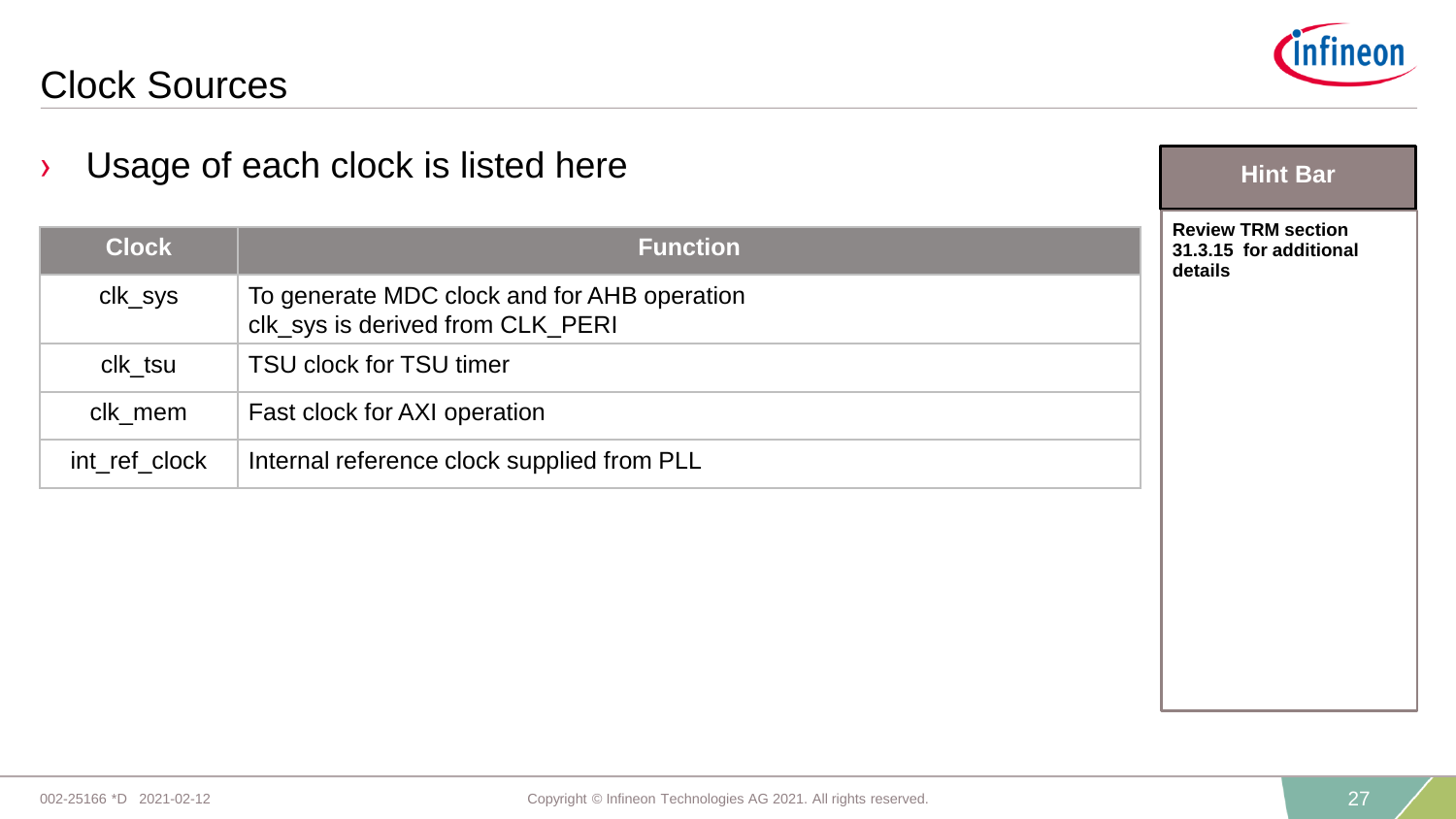

# Part of your life. Part of tomorrow.

002-25166 \*D Copyright © Infineon Technologies AG 2021. All rights reserved. 28